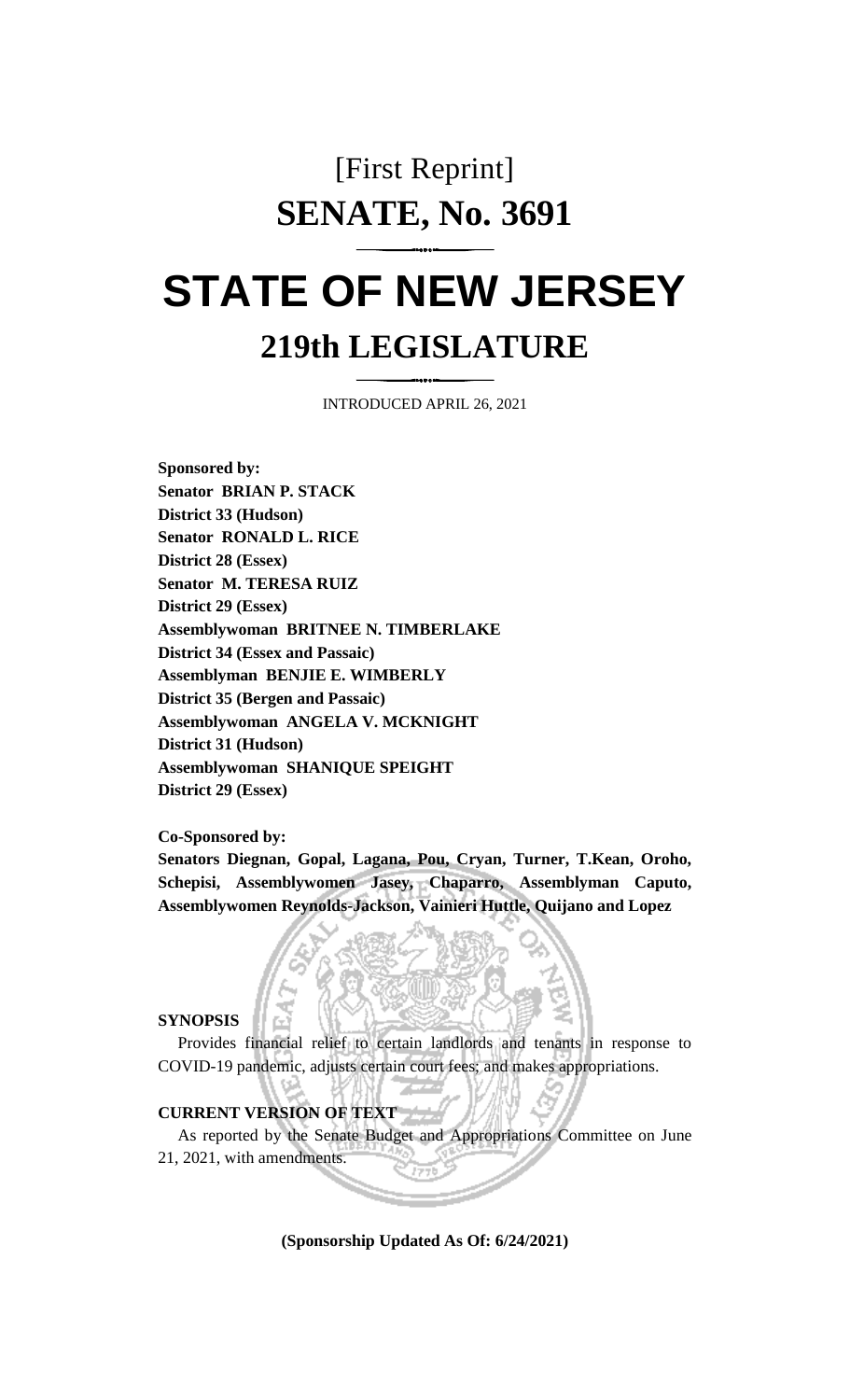**AN ACT** <sup>1</sup>**relating to matters of civil law by<sup>1</sup> providing financial**  relief to certain landlords and tenants in response to the COVID-19 pandemic <sup>1</sup> and by altering certain court fees<sup>1</sup>, supplementing Title 52 of the Revised Statutes, and amending P.L.2020, c.1 <sup>1</sup> and P.L.1991 c.177, and making an appropriation<sup>1</sup>. **BE IT ENACTED** *by the Senate and General Assembly of the State of New Jersey:* 10 1. (New section) The Legislature finds and declares that: a. The mortal threat posed by the COVID-19 pandemic compelled the Governor and Legislature to take drastic but necessary action. Executive Order No. 103 of 2020 effectively shut down the New Jersey economy on March 9, 2020, in order to hinder the rapid spread of the virus and to limit as much as possible the number of infections, severe illnesses, and deaths. During the same time period, the Governor and Legislature enacted P.L.2020, c.1 (C.2A:18-59.3) and the Governor issued Executive Order No. 106 of 2020, and implemented a moratorium on evictions, so as to ensure that during the

 covered period, households would be able to shelter in place and eliminate the threat posed by displacement, overcrowding, and the resultant spread of the virus.

 b. The foregoing measures caused severe economic difficulties for landlords and tenants alike. Tenants, who in general have lower- incomes and far less wealth than homeowners, have been disproportionately affected: a large number of them immediately became and remain unemployed or underemployed. This is especially so for lower-income people of color, who are predominantly tenants and who continue to be victimized by systemic and structural racism, which has left them severely disadvantaged and extremely vulnerable to health emergencies and economic downturns.

 c. Millions of jobs in our State and elsewhere have been permanently lost, and a significant number of jobs abruptly interrupted by the virus-driven shutdown have yet to return.

 d. As a result, thousands of tenants in our State are unable to pay all or even part of the rental arrearages caused by the pandemic when the moratorium ends, and these tenants will also find it extremely difficult to make their future, ongoing regular monthly rental payments once they resume.

 e. An overwhelming number of struggling tenant households, that are disproportionately Black and brown, will therefore be at risk of eviction for non-payment of all or part of their rent due and owing shortly after the moratorium is lifted. Combining the number of struggling tenants with the number of people at risk of displacement if the arrearage and future rent payment issues are not addressed,

**Matter underlined thus is new matter.**

**EXPLANATION – Matter enclosed in bold-faced brackets [thus] in the above bill is not enacted and is intended to be omitted in the law.**

**Matter enclosed in superscript numerals has been adopted as follows: Senate SBA committee amendments adopted June 21, 2021.**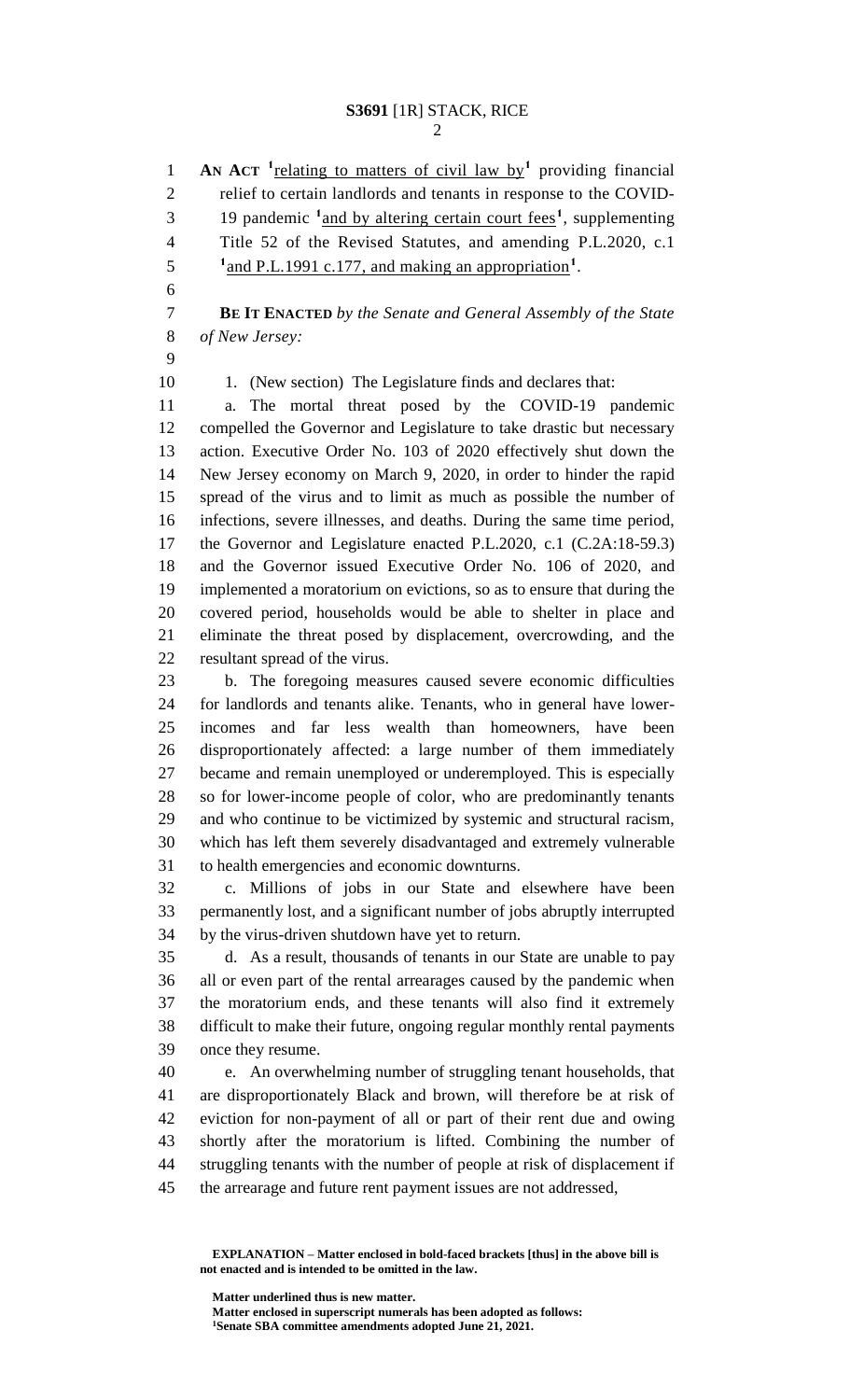evictions and the resulting overcrowding, could create conditions that will lead to a resurgence and new spread of COVID-19.

 f. At the same time, landlords have shouldered the financial burden of housing over a million tenants, as well as the costs of maintaining the buildings, paying their mortgages, taxes, and other 6 financial obligations with  $\text{1}$  [little to no<sub>1</sub>] insufficient<sup>1</sup> help from the State or federal government.

8 g. While housing is a necessity,  $\textbf{1}$  [it is unfair to require  $\textbf{1}$ <sup>1</sup> private sector landlords **<sup>1</sup> [**to provide such housing without**]** have thus far maintained their properties and paid their financial obligations, 11 including State and local taxes, despite a lack of full<sup>1</sup> compensation or 12 **assistance**  $\mathbf{1}$ , while at the same time, requiring them to continue to maintain those properties and pay their financial obligations, including State and local taxes**] 1** .

 h. In Executive Order No. 106 of 2020, the Governor expressly stated that protection and preservation of personal and public health was the primary reason driving the imposition of the economic shutdown and eviction moratorium, a health-centered concern echoed and reinforced by the national eviction moratorium subsequently mandated by the federal Centers for Disease Control and Prevention. With the surge in vaccinations and a corresponding drop in COVID-19 pandemic-related hospitalizations, the public health justification to 23 maintain the eviction moratorium will <sup>1</sup>[also end] eventually 24 subside<sup>1</sup>, and the Legislature deems it necessary to help struggling tenants avoid displacement and to compensate landlords for providing this necessary shelter to many tenants without compensation during the pandemic.

 i. In providing these protections, the State must ensure that rent arrearages accrued during the covered period are not used as a mechanism for eviction. Rather, such debt shall be treated as civil debt, subject to recovery by the landlord in a civil suit for a money judgment, which will balance the obligations of the tenant under a lease contract with the need to provide housing stability. **<sup>1</sup> [**In addition, the monetary jurisdiction of the courts that normally deal with civil debt must be increased.

 j. It is also incumbent upon the State to make the distinction between those tenants who were legitimately impacted by the pandemic and those who were and are either exploiting the eviction moratorium or have the means to pay their rent but refuse to do so.

 $k.\mathbf{J}$  i.<sup>1</sup>  $\ldots$  It is, therefore, necessary for the Legislature to assist landlords who have suffered deep economic losses through no fault of their tenants or themselves, and, simultaneously, make efforts to assist tenants who need help as a result of this crisis, in order to ensure some measure of security and stability for their families and communities; provide landlords with the restored rental income stream required to safely and efficiently operate their buildings; and prevent a resurgence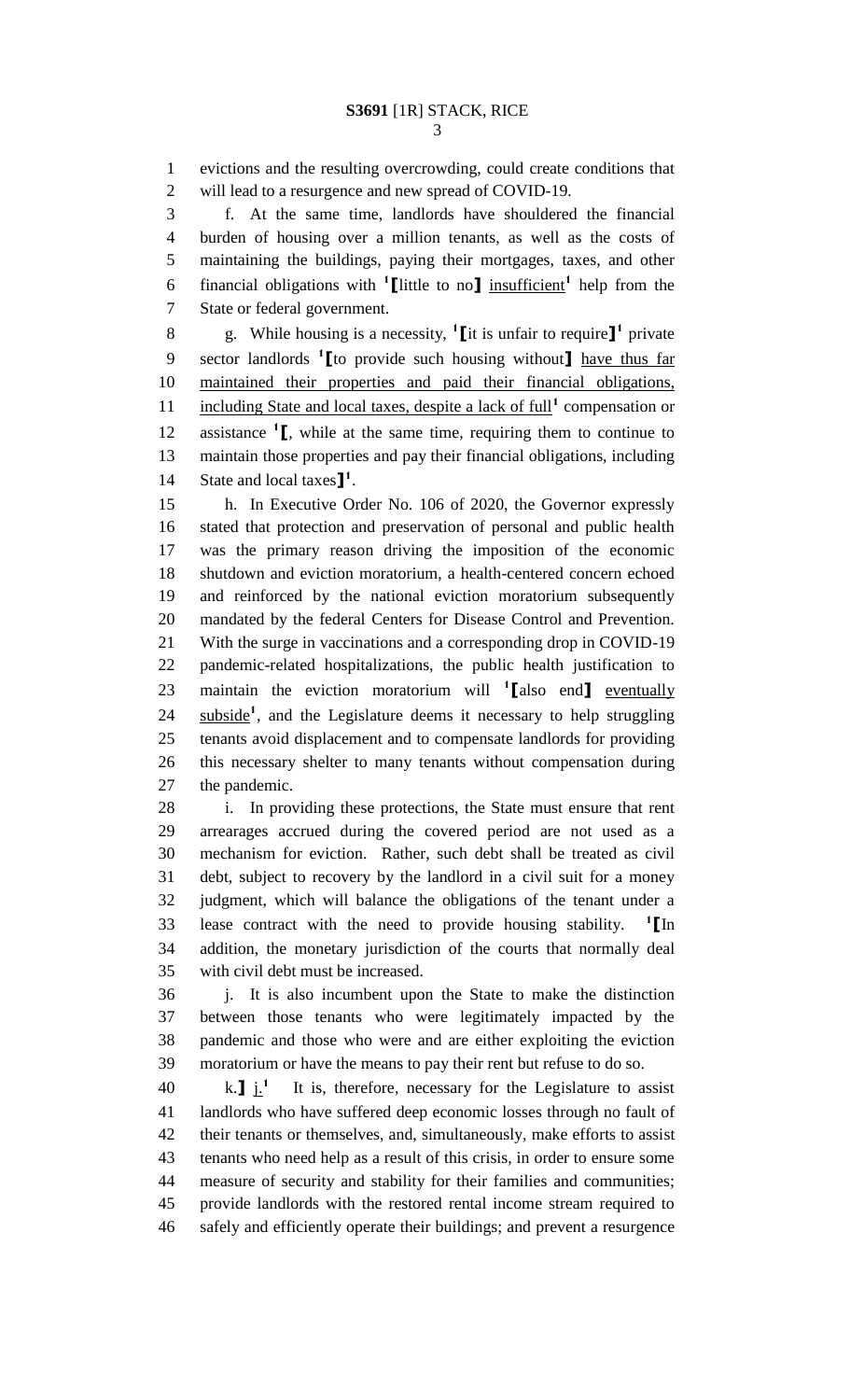of the COVID-19 pandemic that will threaten the health and safety of tenants, landlords, and the public at large. 4 2. (New section) As used in P.L., c. (C. ) (pending before the Legislature as this bill): 6 <sup>1</sup> <u>Area median income" means the median income by household</u> size for an applicable county as determined by the department.**<sup>1</sup>** "Assistance" means cash payments for unpaid rent provided to the landlord by any federal, State, county, or local rental assistance 10 program <sup>1</sup>, including, but not limited to, payments ultimately provided to a landlord through an application submitted by a tenant 12 through the Eviction Prevention Program, as established pursuant to 13 section 4 of P.L., c. (C. ) (pending before the Legislature 14 as this bill)<sup>1</sup>. "Commissioner" means the Commissioner of Community Affairs. "Covered period" means the period beginning on March 1, 2020, 18 and ending on  $\text{1}$ [July]  $\frac{\text{August}}{1}$  31, 2021. "COVID-19 pandemic" means the outbreak of COVID-19 throughout the world, recognized as a pandemic by the World Health Organization on March 11, 2020. "Credit reporting agency" means any consumer reporting agency as that term is defined by the federal "Fair Credit Reporting Act," 15 U.S.C. s.1681 et seq., which shall include any agencies which specialize in tenant screening or rental history reporting. "Deep subsidy" means a rental housing subsidy which limits the tenant's share of the monthly rent to a percentage of the tenant's income, and which can be adjusted to maintain that percentage should the tenant's income change. "Department" means the Department of Community Affairs. 31 "Household income" means the <sup>1</sup>lower of the following numbers:  $(1)$  the<sup>1</sup> combined income of all household members  $\frac{1}{2}$  over the twelve months immediately preceding an application for assistance or protection, or (2) the combined income of all household members in the three months immediately preceding an application for assistance or protection,**<sup>1</sup>** annualized **<sup>1</sup> [**at the time of filing of an application for assistance or protection**]** by multiplying the combined income by a factor of four**<sup>1</sup>** . "Low-income household" means a household with a total current annual household income equal to 50 percent or less of the area median income for a household of the same size and composition. "Middle-income household" means a household with a total current gross annual household income of 80 percent or more than, but less than 120 percent of, the area median income for a household of the same size and composition. "Moderate-income household" means a household with a total current gross annual household income in excess of 50 percent but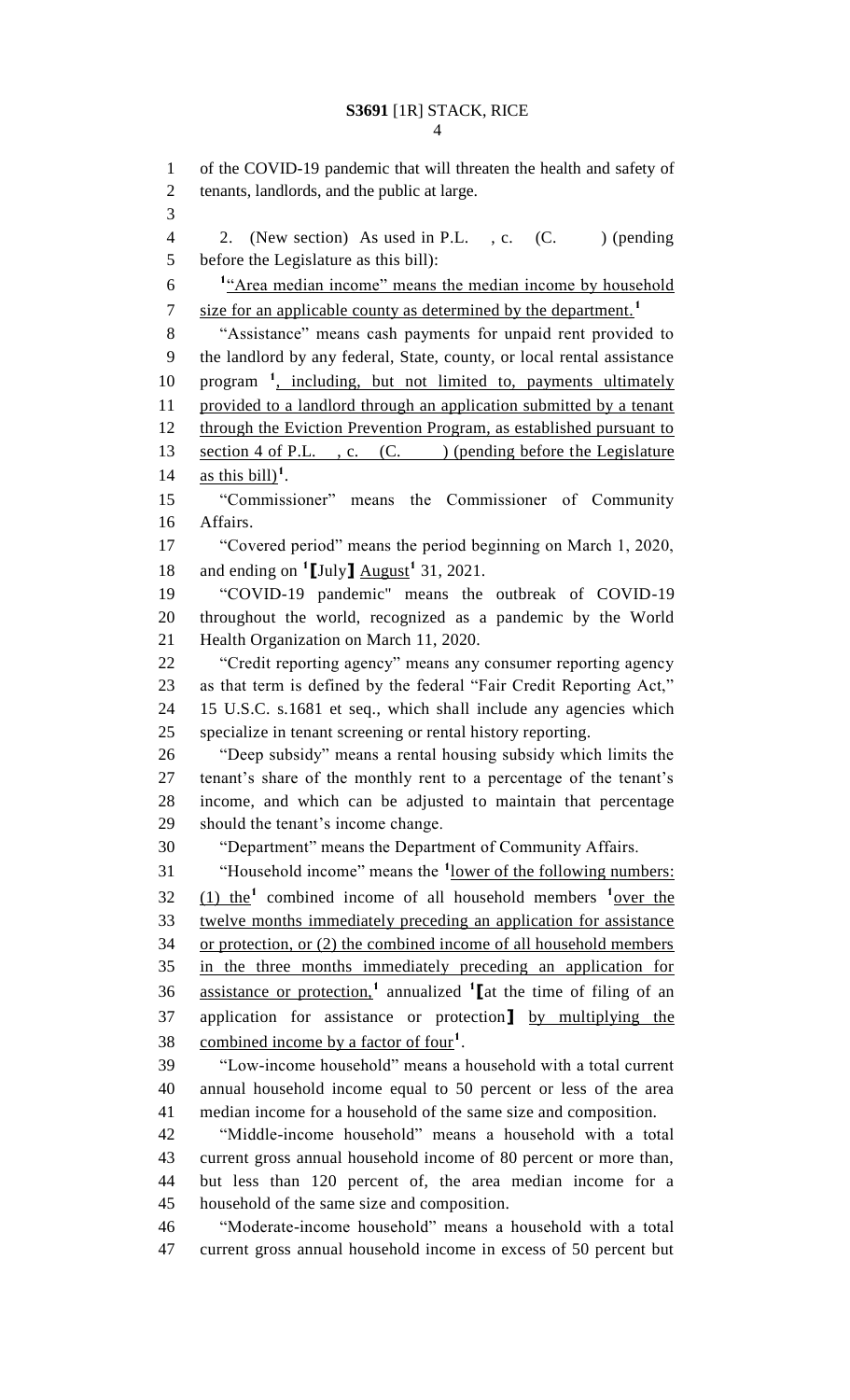less than 80 percent of the area median income for a household of the same size and composition. "Shallow subsidy" means a rental housing subsidy **<sup>1</sup> [**provided in an amount based on the percentage of the fair market rent of the unit, depending on the household size and location, which**]** that limits the tenant's share of the rent to a percentage of the tenant's income, provided however, that the subsidy**<sup>1</sup>** shall be capped at a fixed amount. "Very low-income household" means a household with a total current annual household income less than or equal to 30 percent of the area median income for a household of the same size and composition. 3. (New section) a. Notwithstanding any other law to the contrary, no residential tenant of a <sup>1</sup>very low-income household,<sup>1</sup> low-income household, moderate-income household, or middle- income household shall be evicted based upon nonpayment or habitual late payment of rent <sup>1</sup>, or failure to pay a rent increase,<sup>1</sup> that accrued during the covered period. Payments made by a tenant after the covered period ends shall be credited first to the current month's rental obligation, and any balance shall be credited to any 22 arrearage owed by the tenant <sup>1</sup> incurred following the conclusion of the covered period, and then to any arrearages incurred during the 24 covered period<sup>1</sup>. 25 b. Any amount of rent  $\frac{1}{2}$  found by a court to be<sup>1</sup> due and owing by a residential tenant described in subsection a. of this section to a 27 landlord during the covered period <sup>1</sup> for which compensation is not 28 otherwise provided by any public or private source,<sup>1</sup> shall be considered civil debt and may be pursued as a money judgment in the appropriate division of the Superior Court. Such civil debt based on rental arrears shall be considered evidence of housing instability or risk of homelessness for the purpose of qualifying a household for rental assistance under any federal, State, county, or 34 local program <sup>1</sup>, including, but not limited to, the Eviction Prevention Program, as revised pursuant to section 4 of P.L. , c.  $(C.$  (pending before the Legislature as this bill)<sup>1</sup>. 37 c. <sup>1</sup>Notwithstanding any law to the contrary, no person shall sell or assign any civil debt relating to rent that accrued during the covered period.  $\underline{\mathbf{d}}$ .<sup>1</sup> Any amount of rent due and owing either prior to the start of the covered period or after the covered period ends may be pursued

 in the manner allowed by law for any other landlord-tenant action 43 for rent due outside of the covered period. <sup>1</sup>The provisions of 44 P.L., c. (C. ) (pending before the Legislature as this bill) 45 shall not restrict a landlord from pursuing a money judgment action during the covered period, or following the covered period, for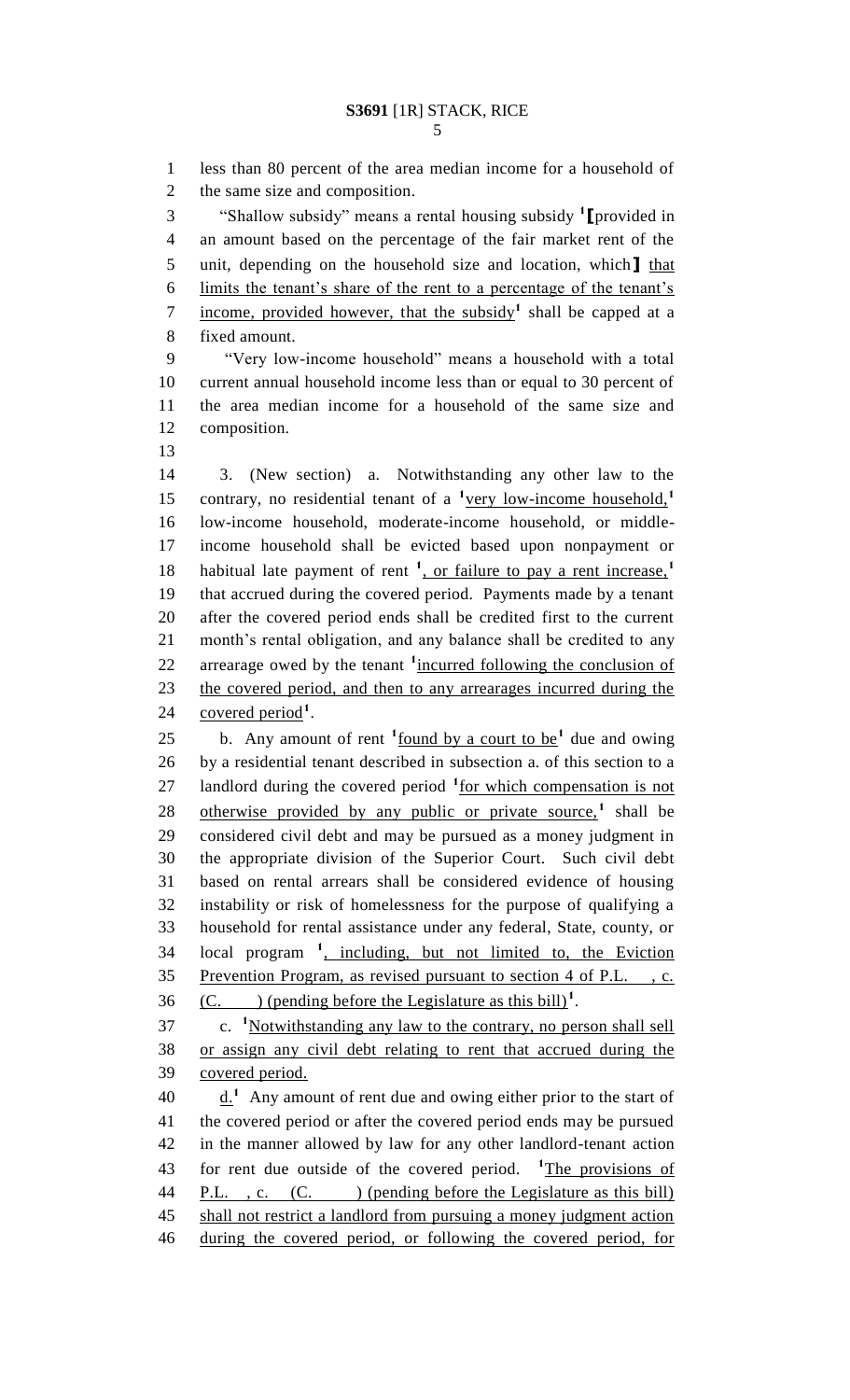6

1 unpaid rent due during the covered period. An action by a landlord 2 against a residential tenant to recover unpaid rent which accrued 3 during the covered period may be commenced in the Superior 4 Court, Special Civil Part, regardless of the amount in controversy. 5 The Administrative Director of the Courts may take any 6 administrative action as may be necessary to provide a process for filing these actions in the Superior Court, Special Civil Part.**<sup>1</sup>** 7 8 (1)  $(1)$   $(1)(a)^1$  Notwithstanding the provisions of this section to the 9 contrary, <sup>1</sup> any tenant of a very low-income household, a<sup>1</sup> lowincome household **<sup>1</sup> [**tenants**]** , or a moderate-income household**<sup>1</sup>** 10 11 shall have continued protections from evictions <sup>1</sup> as those that are 12 applicable during the covered period pursuant to subsections a. and 13 b. of this section<sup>1</sup> for residential rent arrearages incurred from the end of the covered period through **<sup>1</sup> [**August**]** December**<sup>1</sup>** 14 31, 2021 15 if the household <sup>1</sup> [pays 50 percent of their rent due for the month of 16 August 2021, and the remaining 50 percent of rent due for that 17 month shall be considered civil debt] certifies under penalty of 18 perjury: 19 (i) the household's income; 20 (ii) that the household was unable to pay rent due to 21 circumstances arising from the COVID-19 pandemic; and 22 (iii) that the household has applied for State, county, or local 23 rental assistance programs for which they are eligible. 24 (b) The certification required by subparagraph (a) of this 25 paragraph shall be made on a form established by the department. 26 The tenant shall provide a copy of the completed form to the 27 landlord, and, if there is a pending eviction action, to the court<sup>1</sup>.  $(2)$ 28 (2) <sup>1</sup> [Notwithstanding the provisions of this section to the 29 contrary, moderate-income household tenants shall have continued 30 protections from evictions for residential rent arrearages incurred 31 from the end of the covered period through August 31, 2021 if the 32 household pays 75 percent of their rent due for the month of August 33 2021, and the remaining 25 percent of rent due for that month shall 34 be considered civil debt**]** The Administrative Director of the Courts 35 shall provide notice to any residential tenant who is party to a 36 landlord-tenant dispute for nonpayment of rent that includes 37 information regarding tenant protections, income and COVID-19 38 impact attestation, and rental assistance programs established 39 pursuant to P.L., c. (C.) (pending before the Legislature as 40  $\frac{\text{this bill}}{\text{this bill}}$ <sup>1</sup>.  $^{1}$ [d.]  $_{e.}^{1}$ 41 **1 1d**.**]**  $\underline{e}$ **.**<sup>1</sup> All pending **1 [**landlord-tenant**]** <u>eviction</u><sup>1</sup> actions 42 alleging nonpayment or habitual late payment of residential rent <sup>1</sup> 43 or failure to pay a rent increase,<sup>1</sup> that accrued during the covered period shall be **<sup>1</sup> [**stayed and shall be**] 1** 44 dismissed upon certification 45 by the tenant, under penalty of perjury, <sup>1</sup>in accordance with subparagraph (b) of paragraph (1) of subsection d. of this section**<sup>1</sup>** 46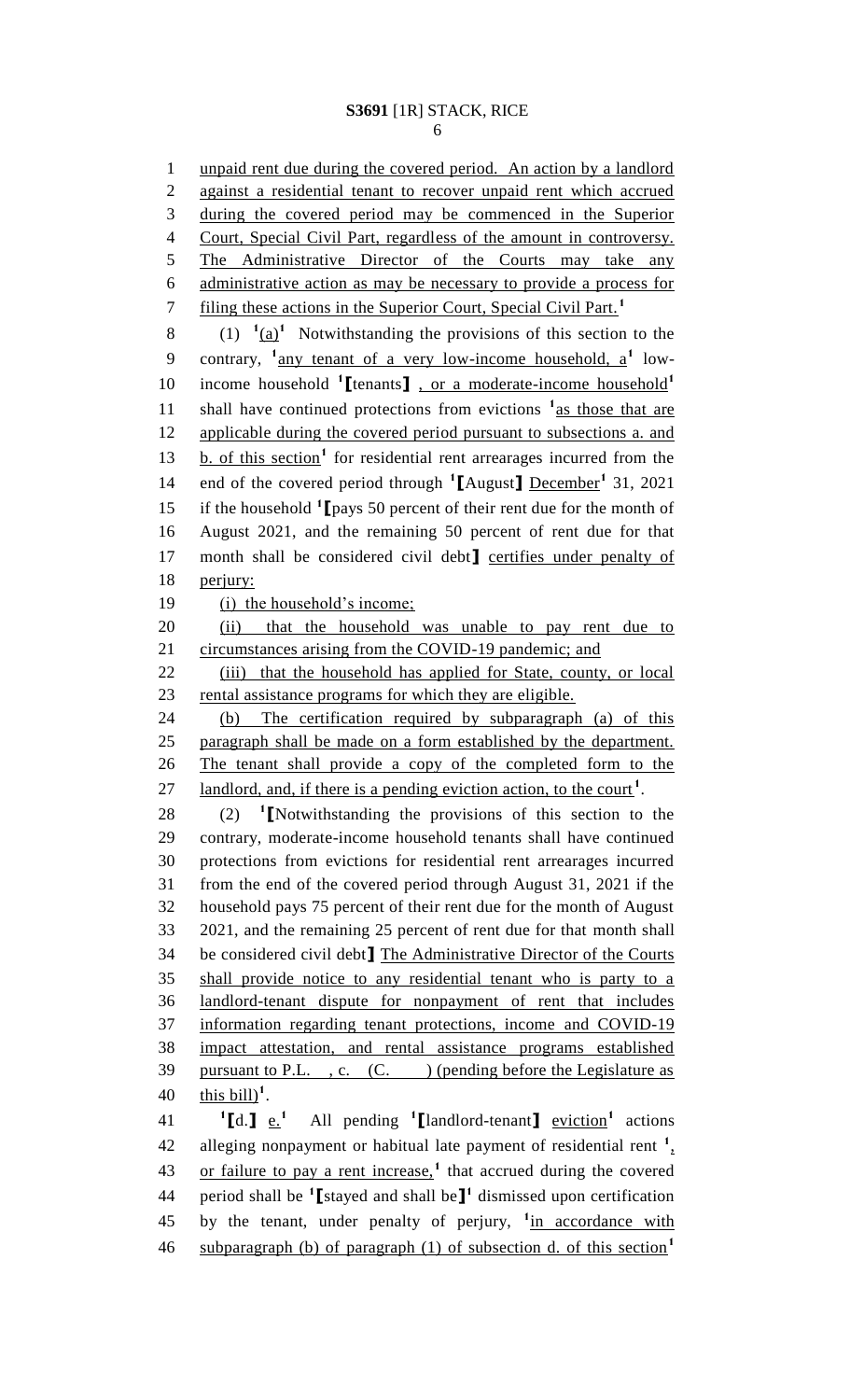1 that the tenant is a <sup>1</sup>very low-income household,<sup>1</sup> low-income household, moderate-income household, or middle-income household and that the reason for filing was nonpayment or habitual late payment of rent **<sup>1</sup>** , or failure to pay a rent increase,**<sup>1</sup>** during the covered period.

 **[e.** For any case that is stayed pursuant to P.L. , c.  $(C.$  ) (pending before the Legislature as this bill), the Superior Court shall return or credit to the landlord all fees paid by the landlord to file such cases**]** f. If a case is dismissed and the landlord is required to subsequently file against the same tenant, the landlord may request that the case be reinstated with the court. In such 12 circumstances the landlord shall pay the fees to serve the amended 13 action, but no court filing fees shall be required<sup>1</sup>.

 **[**f. After the expiration of the covered period, a landlord shall be entitled to pursue a money judgment against a residential tenant for any and all lawfully due and owing unpaid rent that was 17 converted into civil debt pursuant to P.L., c. (C.) (pending before the Legislature as this bill), for which compensation is not otherwise provided by any public or private source, by filing an action in the appropriate division of the Superior Court. Nothing in 21 P.L., c. (C.) (pending before the Legislature as this bill) shall impact any action for a money judgment or vacate any money judgment entered during the covered period, unless the debt is satisfied.**] 1** 

g. **<sup>1</sup> [**The Administrative Director of the Courts shall modify the jurisdictional limits of the Small Claims Section of the Special Civil Part to \$9,000 for actions to recover unpaid residential rent that accrued during the covered period.

 h. The Administrative Director of the Courts shall modify the jurisdictional limits of the regular Special Civil Part to \$45,000 for actions to recover unpaid residential rent that accrued during the covered period.

 i.<sup>1</sup> A tenant in such an action shall retain the right to assert any and all counterclaims, setoffs, legal defenses, affirmative defenses, and equitable defenses that would otherwise be available to them.

**1 [**j. A landlord shall not impose any late fees for residential rent payments not made during the covered period.

 k.**]** h. As a condition of receiving any State or federal rental assistance on behalf of a tenant for rent due and owing, a landlord shall waive all late fees assessed for rent unpaid during the period 41 for which assistance is being provided.

 $\frac{1}{2}$  (1) Consistent with the provisions of 15 U.S.C. s.1681s- 2(a)(1)(F), a landlord shall not at any time furnish information 44 about the nonpayment or late payment of residential rent <sup>1</sup>, or 45 failure to pay a rent increase,<sup>1</sup> which accrued during the covered period, or summary dispossess or other court filings or proceedings related to non-payment or late payment of residential rent which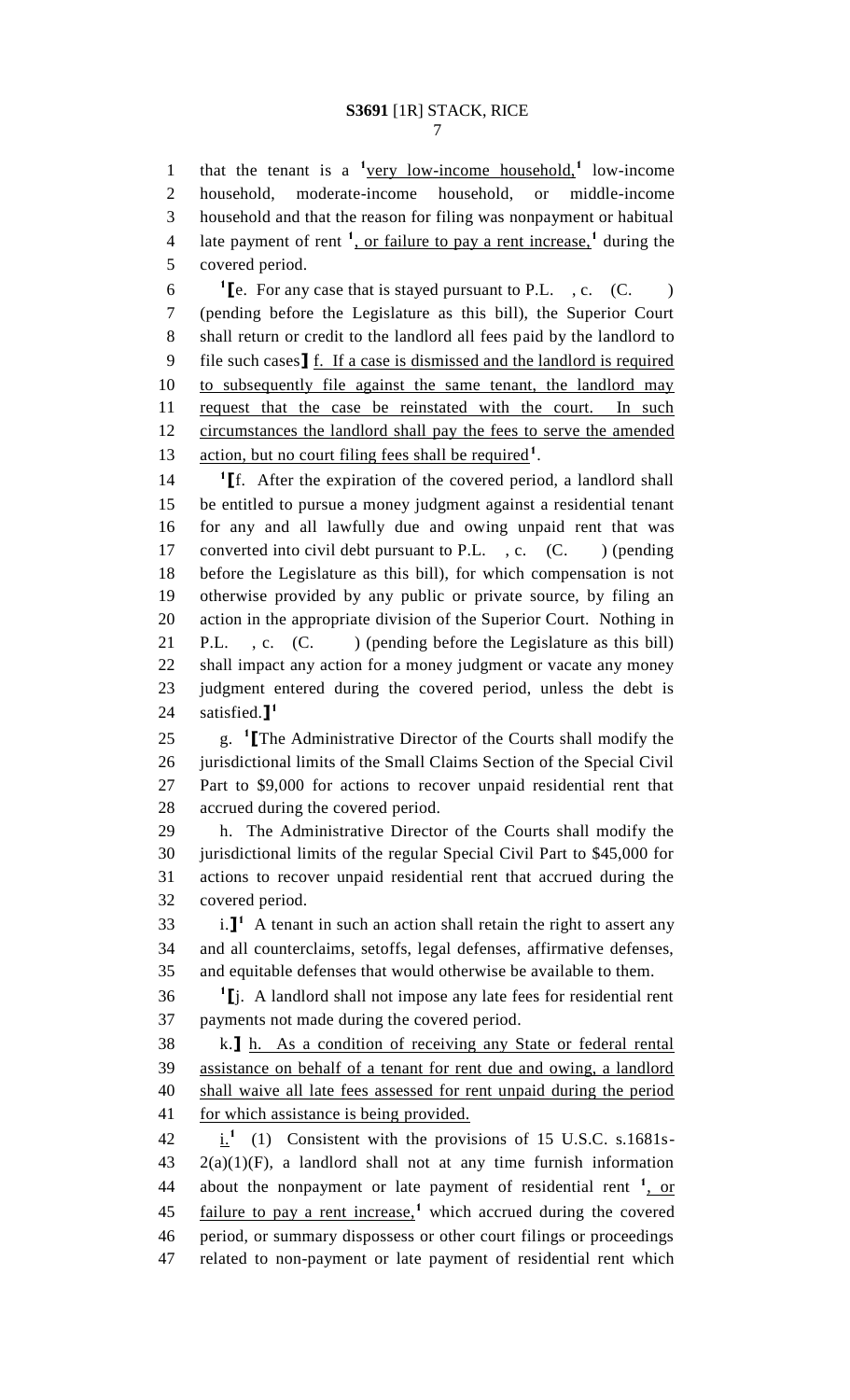accrued during the covered period, directly to another residential landlord, or to a debt collection or credit reporting agency. This paragraph shall not:

 (a) apply to a tenant's rent payments that remain due as the result of a payment missed prior to the March 1, 2020, including payments held in escrow before that date; or

 (b) limit the ability of a landlord to share information with the landlord's attorney or property management company, or to notice the tenant in compliance with the Anti-Eviction Act, P.L.1974, c.49 (C.2A:18-61.1 et seq.).

 (2) As a result of any record or information reflecting a tenant's non-payment or late payment of residential rent, or a related court filing, during the covered period, a landlord shall not:

 (a) refuse to rent to a prospective tenant of residential rental housing; or

 (b) place, or disseminate a residential tenant's information for the purpose of placing, a tenant on a list for the use of other landlords for any purpose.

 (3) In addition to a tenant's right to pursue an action seeking injunctive or declaratory relief for a violation of this subsection, the Attorney General, in response to a complaint from a tenant, or on the Attorney General's independent initiative, may bring an action alleging a landlord has violated the provisions of this subsection. Regarding a first violation, the court shall provide the landlord with an opportunity to correct the violation prior to imposing a penalty. Following the provision of this opportunity to correct any first violation, upon a finding that non-compliance with this subsection

 has occurred, a court of competent jurisdiction may: (a) order the non-compliant landlord to retract the report of debt or court filing data provided to the collection or credit reporting

agency, bureau, or data collection facility;

 (b) impose a fine on the non-compliant landlord, not to exceed \$500 for a first violation, \$1,000 for a second violation, and \$2,500 for each subsequent violation;

 (c) order the non-compliant landlord to pay a reasonable counsel fee in connection with a tenant whose debt has been reported to a debt collection or credit reporting agency, bureau, or data collection facility;

 (d) provide a copy of the order immediately upon the request of the tenant and at no cost to the tenant;

 (e) order the non-compliant landlord to take such steps as are necessary, within 30 days of the order, to rehabilitate the credit record of the tenant, with an exact copy provided to the tenant at no cost, of the efforts made in that regard; and

 (f) if the tenant is able to show actual damages that have resulted from a violation of this section, order the non-compliant landlord to pay an award of damages to the tenant not to exceed 25 percent of the debt attempted to be collected or reported by the non-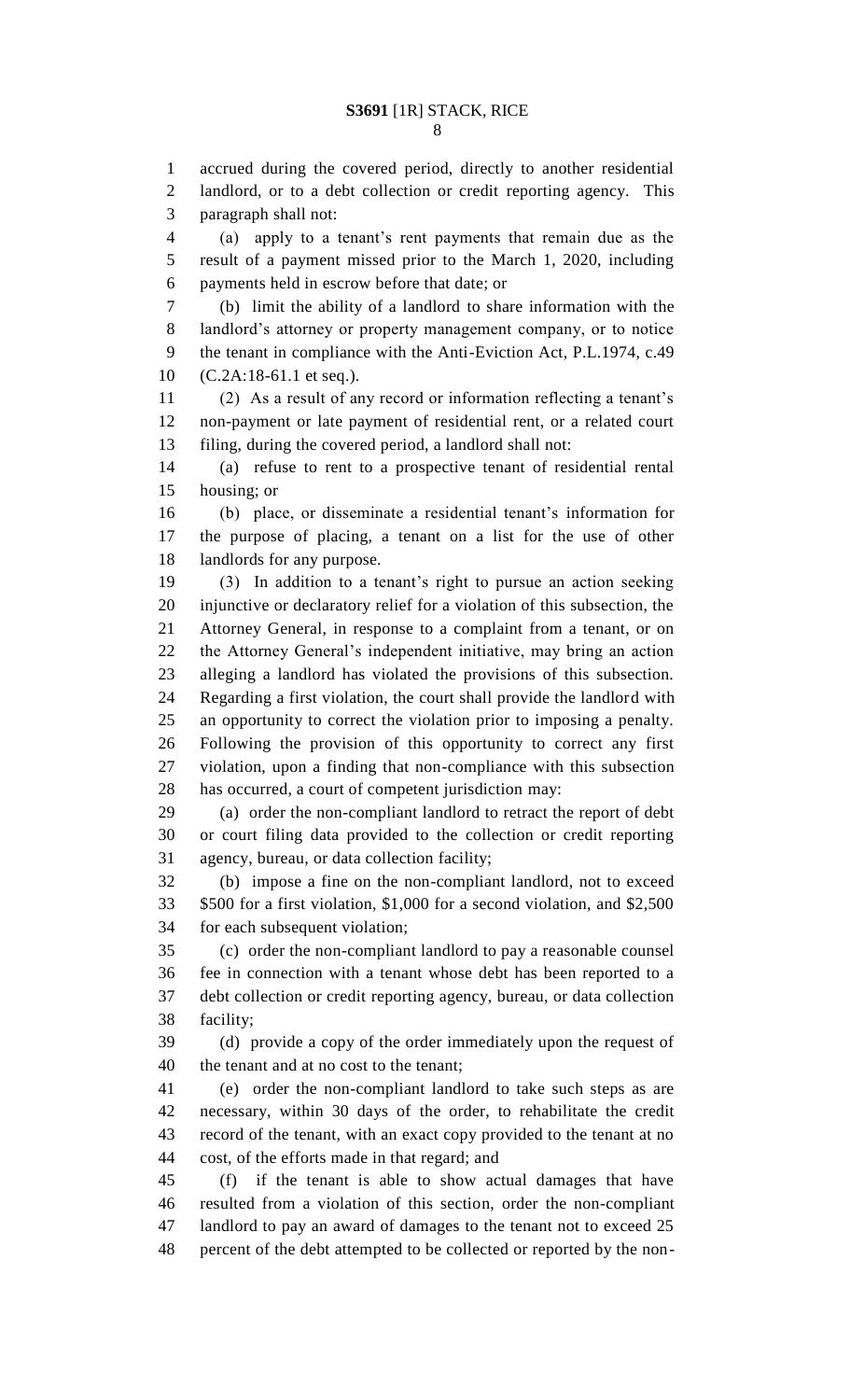complaint landlord to the collection or credit reporting agency, bureau, or data collection facility, with a minimum award of \$350. (4) If a landlord furnishes rental payment data to another landlord, collection or credit reporting agency related to the non- payment of rent during the covered period, but before the enactment 6 of P.L. , c.  $(C.$  ) (pending before the Legislature as this bill), the landlord shall not be subject to the penalty provisions of this section, except for an order to retract the report pursuant to paragraph (3) of this subsection. 

4. (New section) a. The commissioner shall **<sup>1</sup> [**rename the current "Homelessness Prevention Program" established pursuant to the provisions of P.L.1984, c.180 (C.52:27D-280 et al.), as the "Eviction and Homelessness Prevention Program."**]** establish an "Eviction Prevention Program" to provide rental relief for New Jersey 16 residents who have been or continue to be unable to pay rent because of financial hardship directly or indirectly incurred because of the COVID-19 pandemic.**<sup>1</sup>** 

b. **<sup>1</sup> [**The commissioner shall revise and amend the "Homeless Prevention Program Regulations" established pursuant to chapter 41 of Title 5 of the New Jersey Administrative Code to meet or provide for the following:

 (1) the regulations shall be renamed the "Eviction and Homelessness Prevention Program Regulations"**]** The commissioner shall administer the program in accordance with the following principles, and, notwithstanding the provisions of the "Administrative Procedure Act," P.L.1968, c.410 (C.52:14B-1 et seq.), shall publish 28 regulatory guidance to that effect:

 (1) The Eviction Prevention Program shall be considered a supplement to the COVID-19 Emergency Rental Assistance Program Phase II (CVERAP II) program opened by the department on March 22, 2021. Accordingly, to the greatest extent allowable and feasible, the department should utilize programmatic infrastructure, processes, and vendor contracts established under CVERAP II in order to 35 administer relief under the Eviction Prevention Program<sup>1</sup>;

 $(2)$  a household shall be eligible to participate in the program if  $\mathbf{1}$ , 37 due to reasons beyond the household's control, $\mathbf{I}^1$  the household is unable to make residential rental payments which are due and owing pursuant to a valid and enforceable oral or written lease, stipulation of settlement, judgment, order or other type of legally binding agreement <sup>1</sup>, because of a financial hardship sustained as a result of the COVID-42 19 pandemic<sup>1</sup>;

 (3) a household shall be eligible for assistance under this program regardless of whether the household has been served with a summons 45 and complaint for eviction  $\mathbf{1}$ , and an oral or written communication from the landlord indicating that an eviction filing is imminent or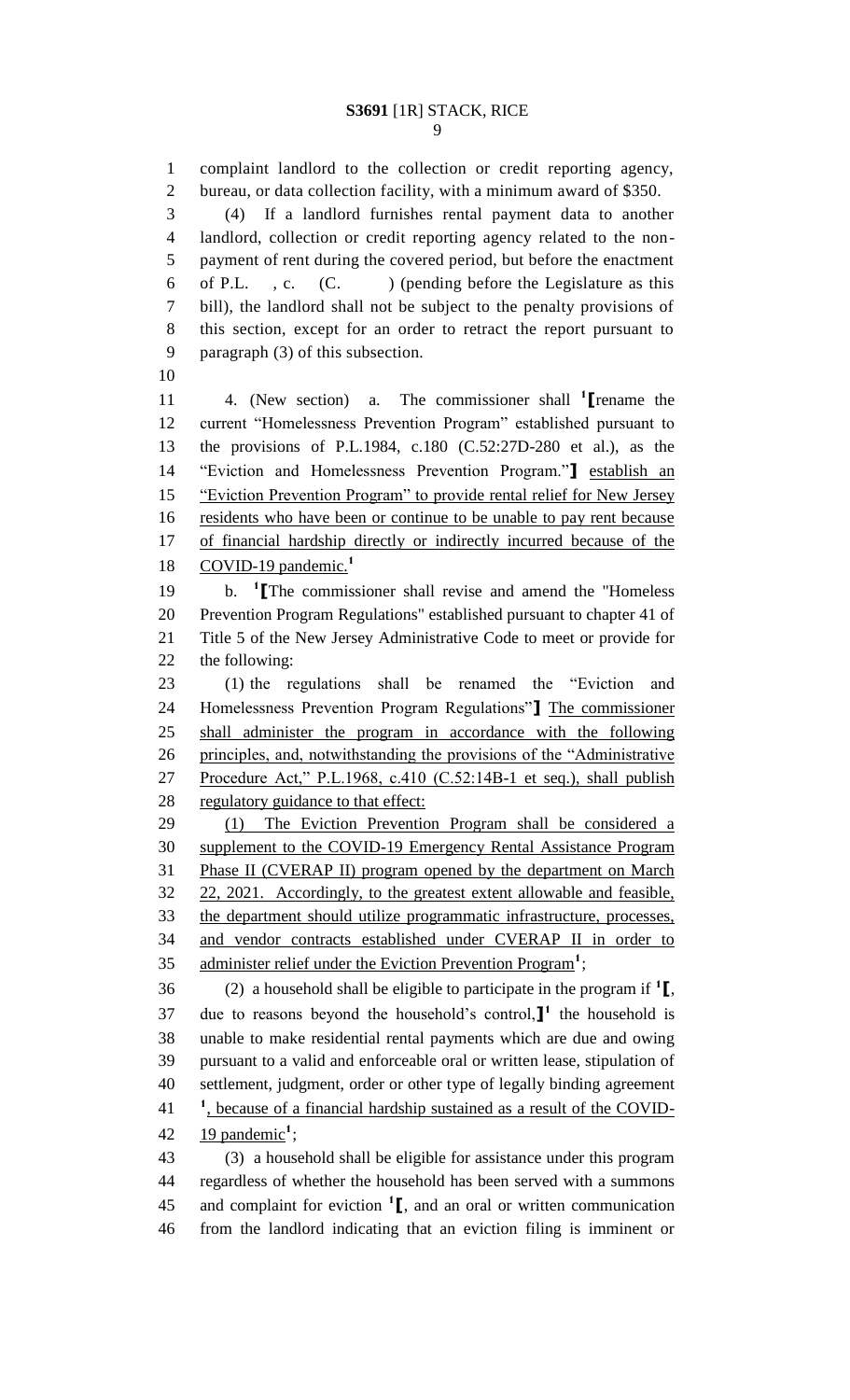1 contemplated shall be sufficient to trigger eligibility for the 2 program $\mathbf{I}^1$ ;

 (4) a household shall be eligible for assistance if their annualized current income is no more than 120 percent of the area median income; however, the commissioner may establish funding priorities to benefit very low-income and low-income households;

7 (5) a household shall be eligible for assistance under this program 8 although it may be unlikely for the household to have the ability to pay 9 shelter costs after the period of assistance has ended;

 $10 \t\t (6)$   $1a$  household may utilize the assistance to pay current rent, 11 accrued rent, and future rent, as determined by the department;

(7) the department shall award grants to be paid on behalf of**<sup>1</sup>** 12 13 eligible households <sup>1</sup> [shall be awarded grants for periods of] to be 14 applied to<sup>1</sup> up to two years  $\frac{1}{10}$  frent<sup>1</sup>, depending upon the person's or 15 household's particular circumstances <sup>1</sup> and available funds in the 16 **program<sup>1</sup>**. The department shall provide assistance along a continuum 17 based upon the income level of the tenant household, and shall include deep subsidies, shallow subsidies, and flat amounts. **<sup>1</sup>** 18 **[**Such grants**]** Grants representing fewer than two years' worth of rental assistance**<sup>1</sup>** 19 20 may be renewed <sup>1</sup> [to prevent eviction or homelessness] based on a 21 renewed showing of need by the individual or household<sup>1</sup>. <sup>1</sup>[The] 22 Notwithstanding the provisions of the "Administrative Procedure Act," 23 P.L.1968, c.410 (C.52:14B-1 et seq.), the<sup>1</sup> commissioner shall prepare 24 detailed guidance covering the amount and duration of such grants **1** 25 **[**,**]** . Any grants that are provided to cover ongoing rent shall be 26 awarded<sup>1</sup> in accordance with the following guidelines and principles:

(a) for a very low-income household, a deep subsidy **<sup>1</sup>** 27 **[**shall**]**  $28$   $\frac{may^1}{s}$  be provided in the amount necessary to limit the household's 29 share of ongoing rent to not more than  $\binom{1}{40}$   $\frac{30}{1}$  percent of the 30 household's income;

31 (b) for a low- $\frac{1}{2}$  or moderate-<sup>1</sup> income household that is not also 32 very low-income, a shallow subsidy  $\text{1}\left[\text{shall}\right]$  may<sup>1</sup> be provided in the 33 amount necessary to limit the household's share of ongoing rent to not 34 more than  $\binom{1}{40}$  30<sup>1</sup> percent of the household's income, provided, 35 however, that the amount of any such subsidy shall not exceed \$800 per month; **<sup>1</sup> [**and**] 1** 36

(c) for a **<sup>1</sup> [**moderate-income or**] 1** 37 middle-income household, assistance in the form of a **<sup>1</sup>** 38 **[**flat monthly grant of \$250 shall be 39 provided to the household if the household pays more than 50 percent 40 of the household's income as ongoing rent**]** subsidy may be provided 41 in the amount necessary to limit the household's share of ongoing rent 42 to not more than 30 percent of the household's income, provided, 43 however, that the amount of any such subsidy shall not exceed \$500 44 **per month**<sup>1</sup>.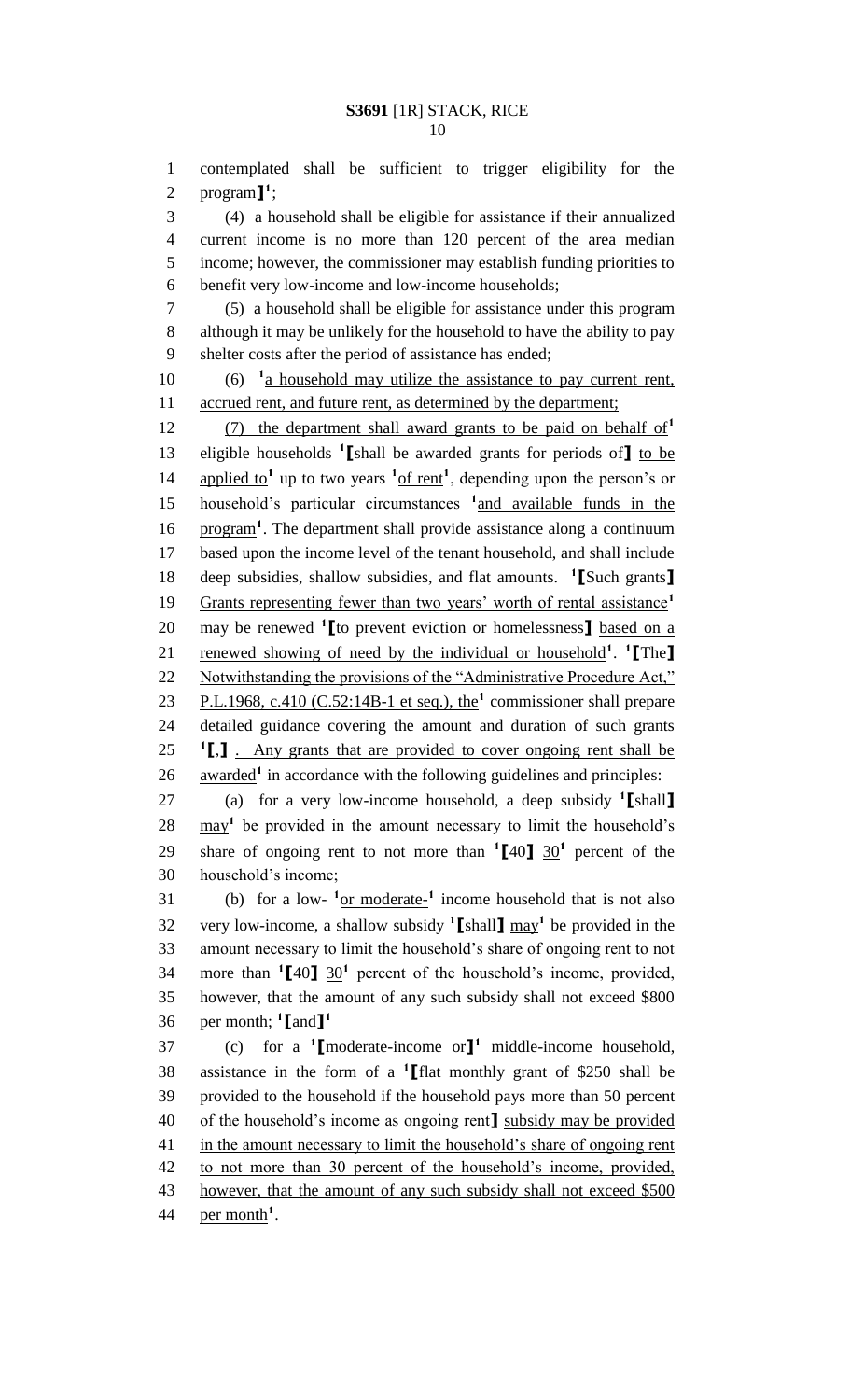**[**(7)**]** (8) To qualify for rental assistance under the program, households shall demonstrate that a person in the household: (a) qualifies for unemployment or has experienced a reduction in household income, incurred significant costs, or experienced a financial hardship, directly or indirectly, to the COVID-19 pandemic; (b) demonstrates a risk of experiencing homelessness or housing instability; (c) falls within a household income threshold that establishes eligibility for rental assistance under the program; 10 (d) has a lack of assets and savings to pay rent arrears or current and future rent; (e) is a New Jersey resident; and (f) is obligated to pay rent on a residential dwelling. 14 A household that has previously received rental assistance under CVERAP II may apply for additional assistance under the Eviction Prevention Program, but any additional grant of assistance shall take into account the rental assistance previously provided pursuant to 18 CVERAP II.  $(9)^1$  during the course of the payment period, if the department is notified by either the landlord or the program participant that a person or household has begun to experience difficulty paying rent as a result 22 of <sup>1</sup>I reasons beyond the household's control<sup>1</sup> continued hardships 23 suffered as a result of the COVID-19 pandemic<sup>1</sup>, the household's income and family situation shall be reevaluated in light of the changed conditions, and the person or household shall be placed in a different assistance tier, if necessary, to prevent eviction; **<sup>1</sup> [**and**] 1**  $\int [8]$   $(10)^1$  during the course of the payment period, a participant household shall certify the household's current income once every **i** [three  $\int \frac{\sin x}{x}$  months, using a **1** [one-page ] brief<sup>1</sup> form to be developed by the department, including any necessary attachments. Beginning the month following receipt of a certification, the department shall increase or decrease the amount of subsidy provided to the household in accordance with the subsidy category applicable to the most recent reported income, provided that limited non-recurring short term 35 increases in income shall not require a subsidy adjustment <sup>1</sup>: and (11) during the course of the payment period, if a participant household experiences conditions that violate the implied warranty of habitability, the tenant may so certify those conditions to the department in writing. Based on the tenant's written certification, the department shall have an inspection conducted on the dwelling. Upon 41 confirmation that the violation of the implied warranty of habitability exists, the department shall, after serving the landlord with written notification of such violation and providing the landlord with 44 sufficient opportunity to cure, consider whether and in what amount to withhold rent based on those conditions**<sup>1</sup>** .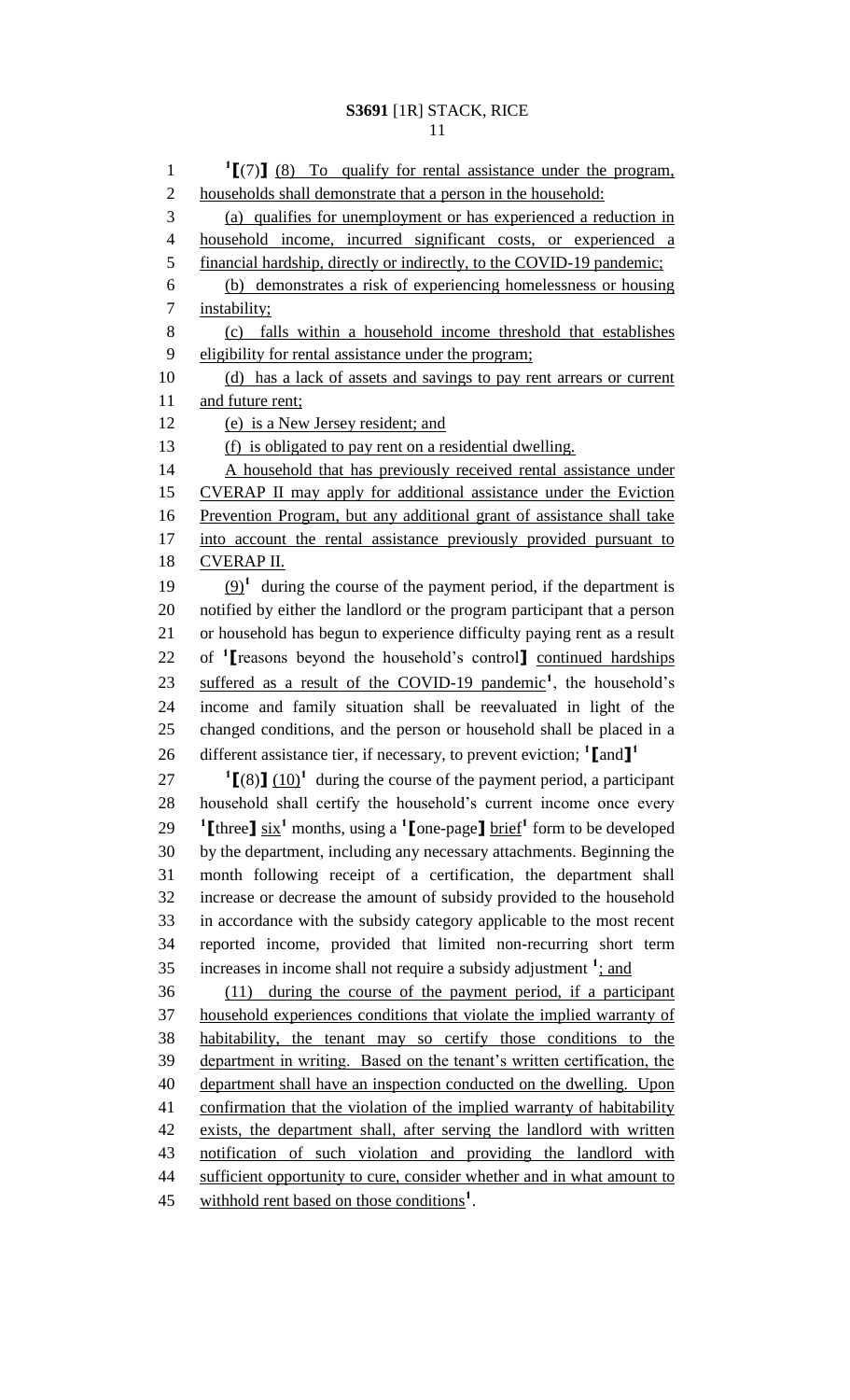1 c. Notwithstanding any other law or regulation to the contrary, any 2 revisions to <sup>1</sup>[the] existing<sup>1</sup> program regulations or operating 3 procedures required by this section shall take effect immediately.

d. **<sup>1</sup>** 4 **[**At least 30 days prior to the expiration of the covered period**]** 5 As soon as possible following the enactment of P.L., c. (C. ) 6 (pending before the Legislature as this bill), and no later than August  $\frac{31}{2021}$ , the department shall implement a comprehensive public 8 information plan to create awareness among eligible tenants of the 9 assistance provided by the program <sup>1</sup> and the provisions of section 3 of 10 P.L., c. (C. ) (pending before the Legislature as this bill) 11 prohibiting eviction and providing credit protection relating to 12 nonpayment or habitual late payment of rent, or failure to pay a rent 13 increase, during the covered period<sup>1</sup>. This plan shall include but not 14 be limited to public service announcements, information about the 15 program in governmental notices and utility providers billings, notices 16 to landlords as to how to assist their tenants in applying for the 17 program, outreach to underserved populations, <sup>1</sup>including, but not limited to providing all information in both English and Spanish,**<sup>1</sup>** 18 19 postings on social media, and any other means likely to ensure that 20 tenants will be aware of the  $\text{1}$  **[**programs] program's<sup>1</sup> existence  $\text{1}$ , 21 tenant protections, tenant attestation, and the provisions of section 3 of 22 **P.L.** , c.  $(C.$  ) (pending before the Legislature as this bill)<sup>1</sup>. In 23 addition, the department shall prepare a form notice <sup>1</sup>, which shall 24 include the tenant attestation, in languages including, but not limited 25 to, English and Spanish,<sup>1</sup> describing the program <sup>1</sup> and the provisions 26 of section 3 of P.L., c. (C.) (pending before the Legislature as 27 this bill)<sup>1</sup> and  $\frac{1 \text{ shall}}{2}$  distribute the notice to  $\frac{1}{2}$  [all ]<sup>1</sup> landlords for 28 inclusion with any notice or complaint sent to a tenant related to an 29 eviction for nonpayment of rent <sup>1</sup>, habitual late payment, or failure to 30 pay a rent increase, or an action seeking repayment of rental arrears 31 pursuant to P.L. , c.  $(C.$  ) (pending before the Legislature as 32 this bill). The notice shall also be posted on the department's Internet 33 website<sup>1</sup>. Prior to the end of covered period, the landlord shall post **1 [a** written notice**]** the form notice provided by the department<sup>1</sup> in a 35 conspicuous location within the common area of a multiple dwelling **1** 36 **[**highlighting the potential availability of rental assistance from the 37 Eviction and Homelessness Prevention Program and other 38 governmental assistance programs included in the department's form notice**] 1** 39 . 40  $\cdot$  **1** As soon as possible following the enactment of P.L.  $\cdot$  c. 41 (C. ) (pending before the Legislature as this bill), and no later than 42 August 31, 2021, the commissioner shall start accepting applications 43 for assistance through the Eviction Prevention Program, as revised

pursuant to this section.**<sup>1</sup>** 44

(1) A program application shall state the **<sup>1</sup>** 45 **[**total amount of rent due from the landlord's residential tenants**]** monthly rent as**<sup>1</sup>** 46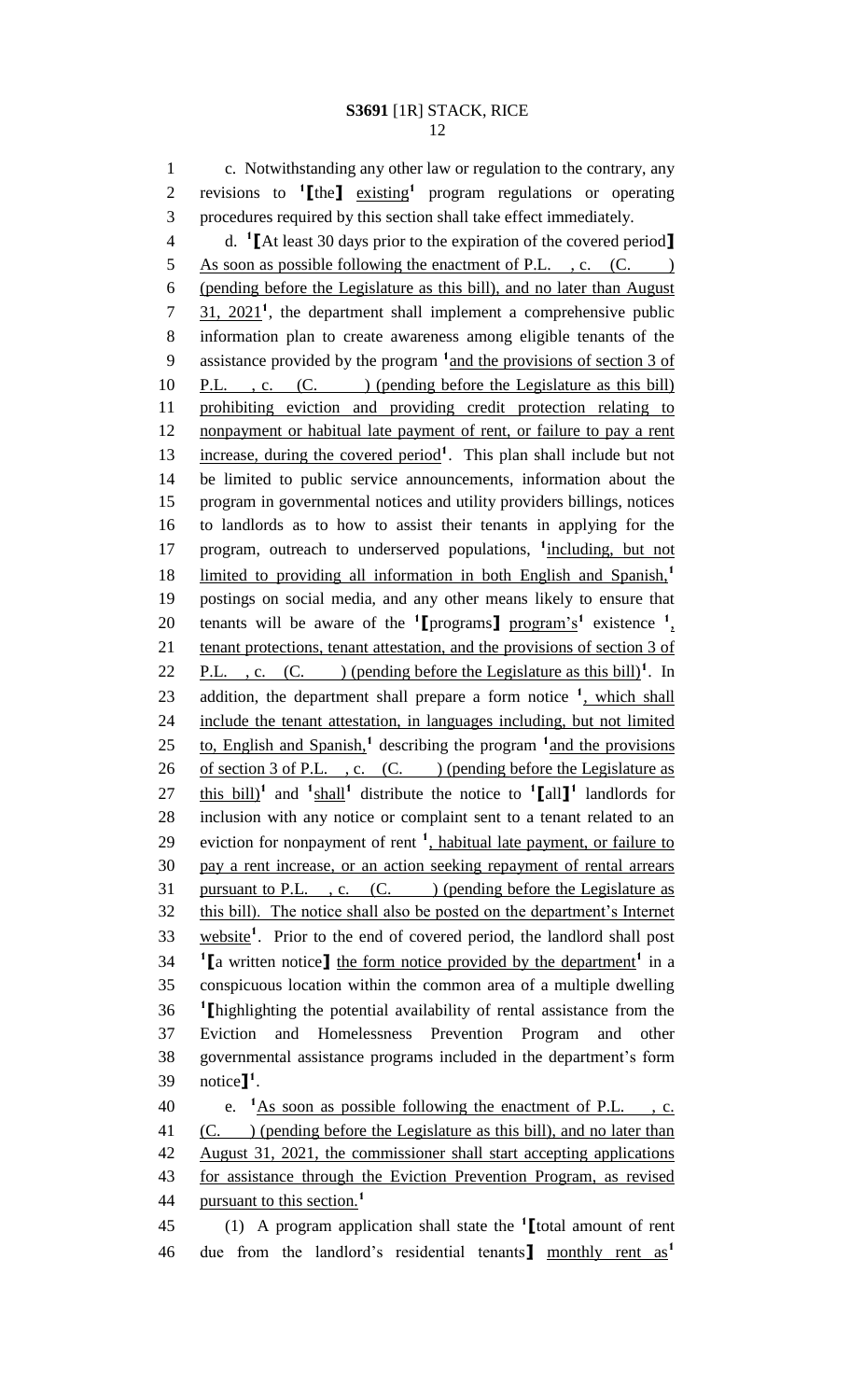established in the **<sup>1</sup> [**corresponding leases**]** lease or other rental 2 agreement<sup>1</sup>, the amount  $\frac{1 \text{ of } \text{rent}}{1}$  paid by the  $\frac{1}{2}$  tenants  $\frac{1}{2}$  tenant<sup>1</sup> or 3 third parties, if any, the amount  $\frac{1 \text{ of } \text{rent}}{1}$  unpaid, the amount of security deposit funding that the **<sup>1</sup> [**landlord's tenants have**]** tenant 5 has<sup>1</sup> applied against rent pursuant to Executive Order No. 128 of 2020, and any other information required by the department for determining financial need.

(2) An application shall include a certification by the tenant as to:

(a) the number of occupants of the unit;

(b) the tenant household's income; and

11 (c) if a specific funding source is involved, a certification <sup>1</sup> and any 12 documentation<sup>1</sup> providing the minimum amount of information needed to comply with the requirements of that funding source.

 The commissioner shall make the application forms and related verification requirements as simple as possible, shall require the minimum documentation permissible by said funding sources, and shall rely on self-certification and verification to the greatest extent possible. Any certifications made by a tenant under this program shall remain confidential to the maximum extent possible.

 **[**(3) A residential tenant household applying for assistance shall be deemed presumptively eligible if it meets the income requirements and is in need of the immediate provision of assistance to avoid an eviction filing, judgment for possession, or actual displacement. Such assistance as is needed shall be provided, and shall be extended in monthly increments as necessary in order for the application process, including any administrative appeals, to be completed and a final determination made with regard to eligibility. A court of this State may take into consideration any pending application for rental assistance with regard to the timing of the entry of a judgment for possession.**] 1** 

 f. The program established by this section shall work closely with the Office of Eviction Prevention established by section 5 of P.L. , c. (C. ) (pending before the Legislature as this bill) in order to (1) ensure that tenants receive the maximum assistance for which they are qualified to avoid displacement and retain or obtain decent, affordable, safe and suitable housing; and (2) ensure that all available sources of potential assistance are explored and utilized in order to effectively and efficiently extend the reach and efficacy of the funding provided to this program by the State.

41 5. (New section) a. Within  $\binom{1}{20}$  60<sup>1</sup> days of the enactment of 42 P.L., c. (C. ) (pending before the Legislature as this bill), the department shall establish an "Office of Eviction Prevention," which shall be responsible for:

 (1) identifying all federal, State, local and other sources of financial assistance which are intended or could be used to prevent the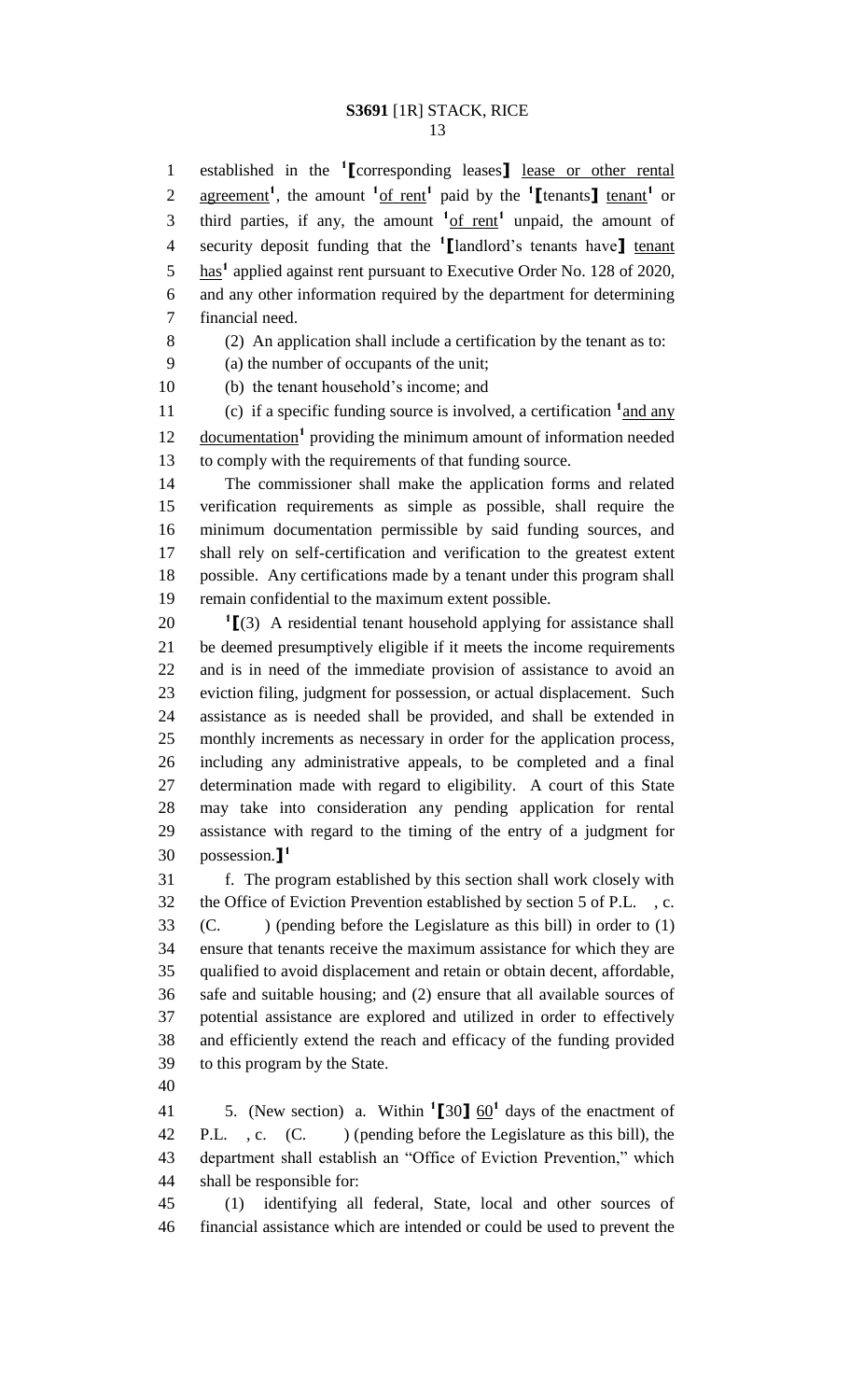eviction of residential tenants, including but not limited to programs which provide both deep and shallow rental subsidies; (2) becoming knowledgeable with regard to the application process for each such program; and (3) identifying, and proposing remedies for, the gaps in the overall assistance system, especially in relation to eligibility requirements and the need for addition to, or revision of, subsidy programs so as to provide appropriate assistance of various sorts and in various amounts to households at different income levels. b. This office shall be responsible for the compilation, publication, and ongoing update of this information, and shall also be responsible for **<sup>1</sup> [**identifying and training**]** working collaboratively 13 with<sup>1</sup> at least one non-profit, community-based organization in each 14 county <sup>1</sup> [with regard to] <u>so that such organizations are able to provide</u> 15 information regarding<sup>1</sup> the availability of and means of accessing such financial assistance by at-risk tenants. 6. Section 1 of P.L.2020, c.1 (C.2A:18-59.3) is amended to read as follows: 20 1. a.  $1\left(1\right)^1$  Notwithstanding any other law to the contrary, whenever a Public Health Emergency, pursuant to the "Emergency Health Powers Act," P.L.2005, c.222 (C.26:13-1 et seq.) **[**, or a State of Emergency, pursuant to P.L.1942, c.251 (C.App.A.9-33 et seq.), or both,**]** has been declared by the Governor in response to the COVID-19 pandemic and is in effect, the Governor may issue an executive order to declare that a lessee, tenant, homeowner or any other person shall not be removed from a residential property as 28 the result of an eviction <sup>1</sup> [action based on the nonpayment or **habitual late payment of rent<sup>1</sup>** or foreclosure proceeding. This executive order shall remain in effect **[**for no longer than two months following the end of the Public Health Emergency or State of Emergency**] 1 [**until July 31, 2021, except that the executive order may be extended if there is substantial evidence that hospitalizations and deaths due to the COVID-19 pandemic are 35 likely to recur or substantially worsen if an extension is not ordered. The Governor shall adjust the executive order issued pursuant to P.L.2020, c.1 (C.2A:18-59.3) through the issuance of a subsequent 38 executive order, in order to comply with P.L., c. (C. ) (pending before the Legislature as this bill)**]** for no longer than two 40 months following the end of the Public Health Emergency except as 41 provided in paragraphs (2) and (3) of this subsection<sup>1</sup>. (2) (a) For eviction actions based upon reasons other than nonpayment or habitual late payment of rent, or failure to pay a rent increase, Executive Order No. 106 of 2020 shall expire upon the 45 effective date of P.L., c. (C.) (pending before the

Legislature as this bill).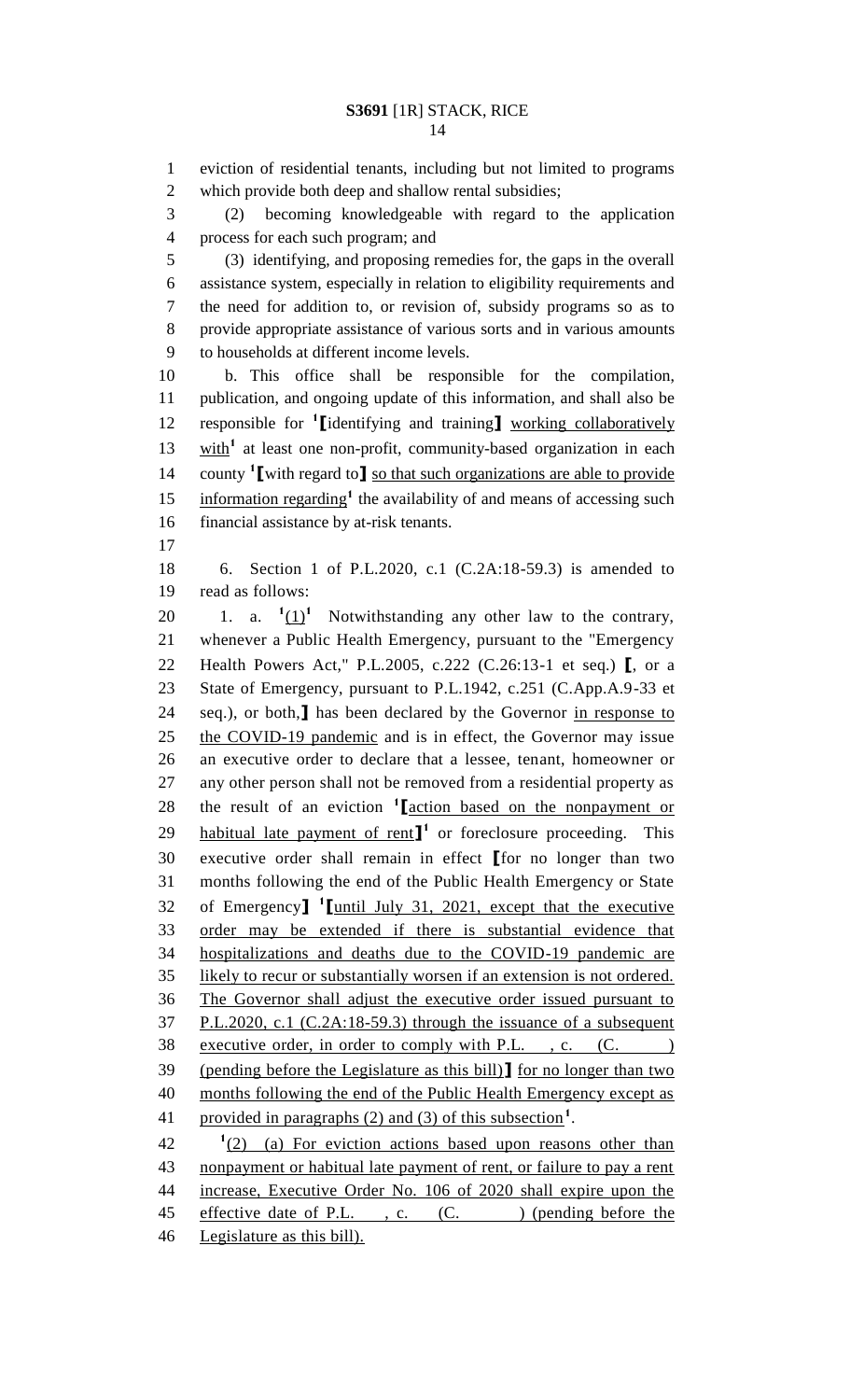(b) For eviction actions based upon nonpayment or habitual late payment of rent, or failure to pay a rent increase, Executive Order No. 106 of 2020 shall expire on August 31, 2021, for any lessee or tenant who is not a very low-income, low-income, or moderate- income household. (c) For eviction actions based upon nonpayment or habitual late payment of rent, or failure to pay a rent increase, Executive Order No. 106 of 2020 shall expire on December 31, 2021, for any lessee or tenant who is a very low-income, low-income, or moderate- income household. Provided, however, that the protections 11 conferred on such tenants by this section shall expire on August 31, 2021, to the extent that such tenants do not comply with the certification requirements of subsection c. of section 3 of P.L. , c. (C. ) (pending before the Legislature as this bill). (d) To the extent that it prohibits the removal from a residential property as a result of a foreclosure proceeding of any homeowner, Executive Order No. 106 of 2020 shall expire on November 15, 2021. (e) The Governor shall have the ability to revoke or modify Executive Order No. 106 of 2020 prior to December 31, 2021 in a manner not inconsistent with the provisions of this section. (3) Notwithstanding the provisions of paragraph (2) of this subsection, Executive Order No. 106 of 2020 may be extended pursuant to the procedures set forth in subsection b. of section 3 of P.L. 2021, c. 103, if there is substantial evidence that hospitalizations and deaths due to the COVID-19 pandemic are likely to recur or substantially worsen if an extension is not ordered.**<sup>1</sup>** b. Eviction and foreclosure proceedings may be initiated or continued during the time of an executive order issued pursuant to this section, but enforcement of all judgments for possession, warrants of removal, and writs of possession shall be stayed during this period if the Governor has issued an executive order prohibiting certain removals from residential property pursuant to subsection a. of this section, unless the court determines on its own motion or motion of the parties that enforcement is necessary in the interest of justice. c. Sheriffs, court officers, and their agents shall refrain from acting to remove individuals from residential properties through the eviction or foreclosure processes during the time of an executive order issued by the Governor prohibiting certain removals from residential property pursuant to subsection a. of this section, unless the court determines on its own motion or motion of the parties that removal is necessary in the interest of justice. d. As used in this section, "residential property" means any property rented or owned for residential purposes, including, but not limited to, any house, building, mobile home or land in a mobile home park, or tenement leased for residential purposes, but shall not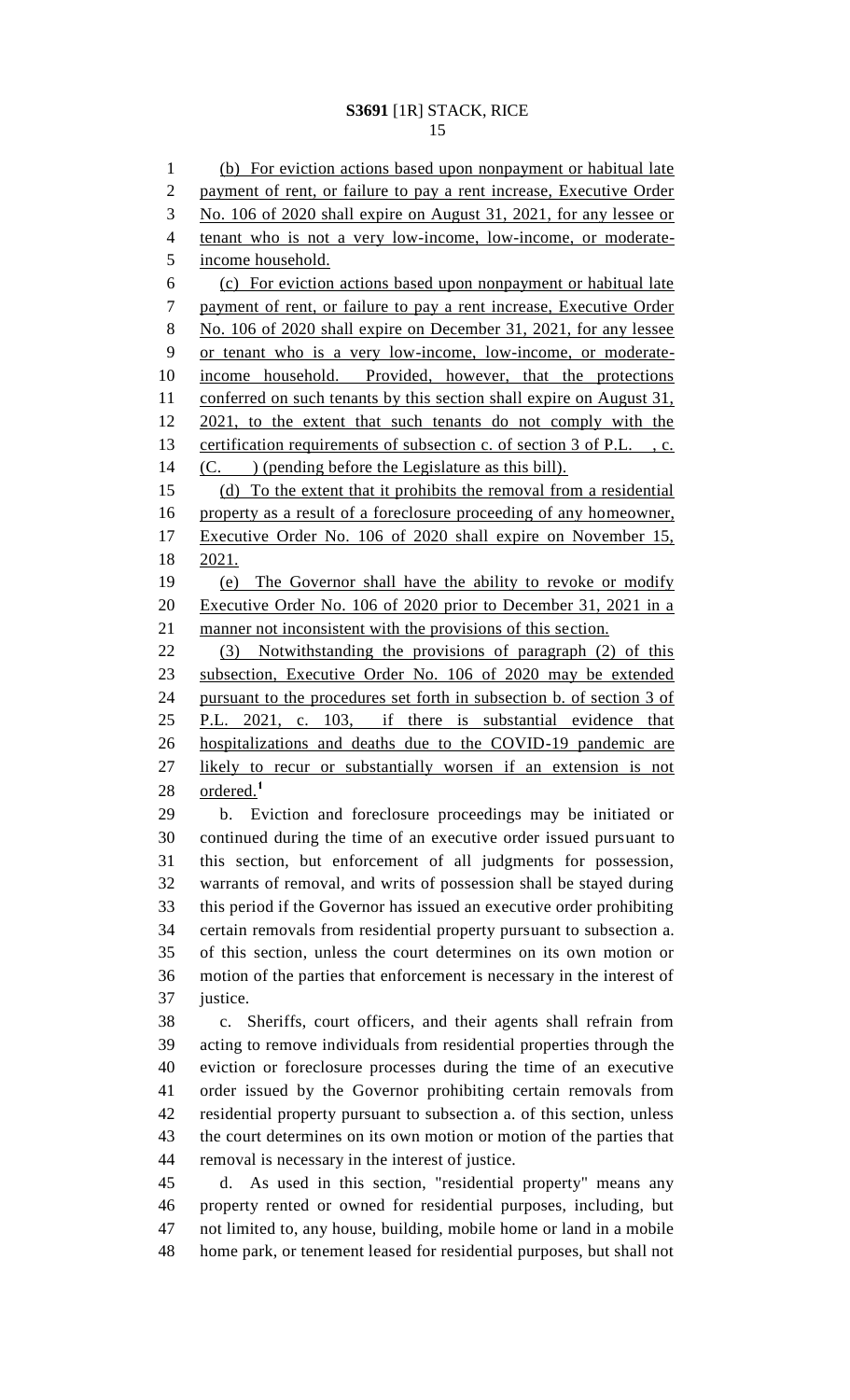include any hotel, motel, or other guest house, or part thereof, rented to a transient guest or seasonal tenant, or a residential health care facility.

- (cf: P.L.2020, c.1, s.1)
- 

 7. (New section) The following sums are appropriated from the funds provided to the State by the United States government for the purpose of providing relief to tenants affected in any way due to the COVID-19 pandemic: for the "Eviction **<sup>1</sup> [**and Homelessness**] 1** Prevention Program" the sum of \$750,000,000; for the Office of 11 Eviction Prevention the sum of \$5,000,000. <sup>1</sup>Of the monies appropriated, the department shall use \$500,000,000 as assistance for very-low, low-, moderate-, and middle-income tenants. The remainder 14 may be used as utility assistance.<sup>1</sup> The department may use up to  $\text{I}_{\text{I}}$  **[**\$20,000,000**]** 2.5 percent<sup>1</sup> of the sums appropriated pursuant to this section for the purpose of funding those actions needed to effectively implement and administer the Eviction **<sup>1</sup> [**and Homelessness**] 1** Prevention Program, \$2,000,000 million of which shall be provided to nonprofit organizations for supporting the education and outreach for 20 this program. **1** [Additional federal funding for emergency rental assistance related to the COVID-19 pandemic shall be appropriated to 22 the foregoing programs as it becomes available.<sup>1</sup> Households otherwise ineligible for assistance using federal funds shall be assisted with State funds. 8. Section 14 of P.L.1991 c.177 (C.22A:2-37.1) is amended to read as follows: 14. a. In all civil actions and proceedings in the Special Civil Part of the Superior Court, Law Division, only the following fees shall be charged by the clerk and no service shall be performed until the specified fee has been paid:

| 32 | (1) Filing of small claim, one defendant             | \$15.00 |
|----|------------------------------------------------------|---------|
| 33 | Each additional defendant                            | \$2.00  |
| 34 | (2) Filing of complaint in tenancy,                  |         |
| 35 | one defendant                                        | \$25.00 |
| 36 | Each additional defendant                            | \$2.00  |
| 37 | (3) (a) Filing of complaint or other initial         |         |
| 38 | pleading containing a counterclaim, cross-claim      |         |
| 39 | or third party complaint in all other civil actions, |         |
| 40 | whether commenced without process or by summons,     |         |
| 41 | capias, replevin or attachment where the amount      |         |
| 42 | exceeds the small claims monetary limit              | \$50.00 |
| 43 | Each additional defendant                            | \$2.00  |
| 44 | (b) Filing of complaint or other initial             |         |
| 45 | pleading containing a counterclaim, cross-claim      |         |
| 46 | or third party complaint in all other civil actions, |         |
| 47 | whether commenced without process or by summons,     |         |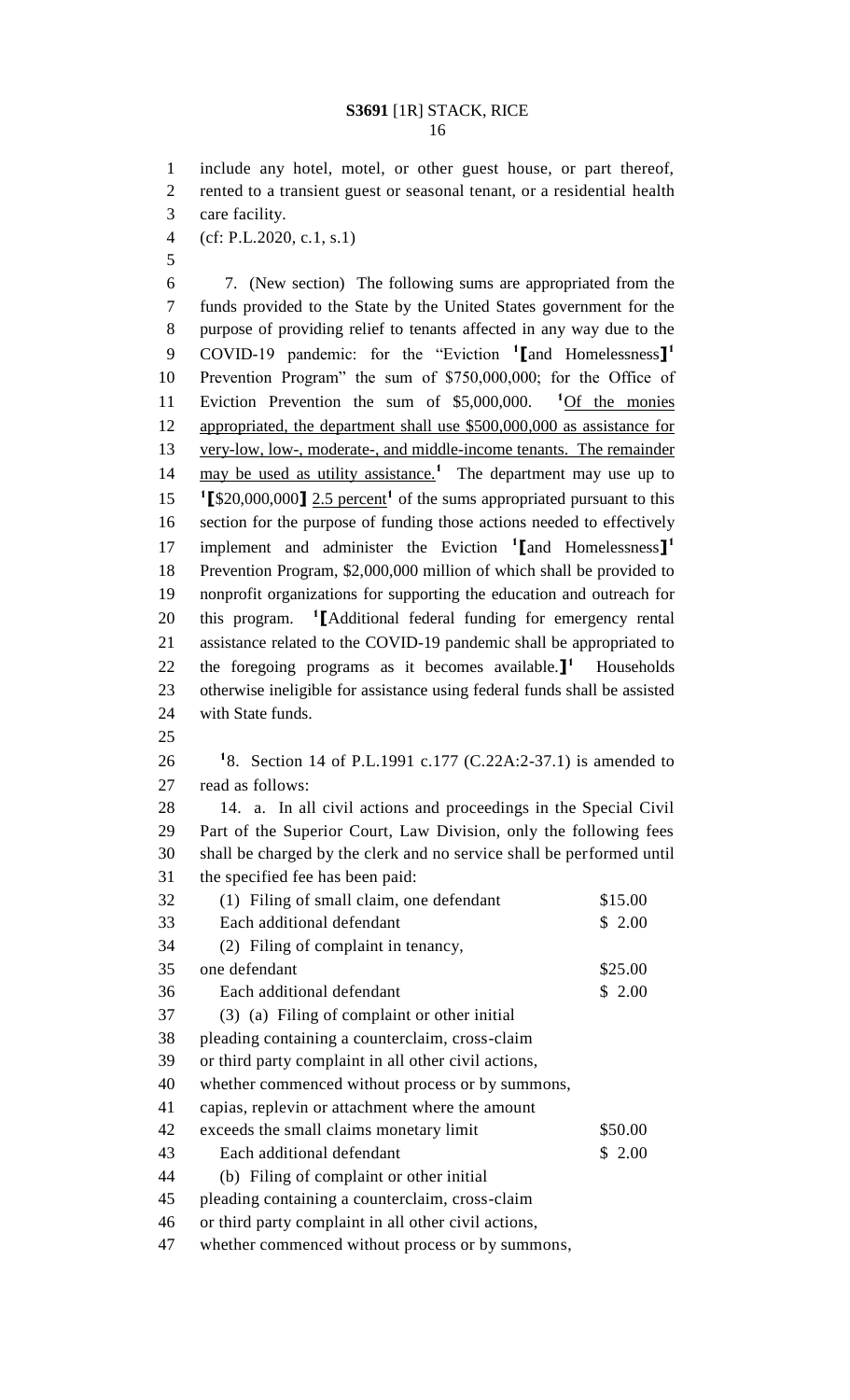| $\mathbf{1}$   | capias, replevin or attachment where the amount                                    |         |      |
|----------------|------------------------------------------------------------------------------------|---------|------|
| $\overline{2}$ | does not exceed the small claims monetary limit                                    | \$32.00 |      |
| 3              | Each additional defendant                                                          | \$2.00  |      |
| $\overline{4}$ | (4) Filing of appearance or answer                                                 |         |      |
| 5              | to a complaint or third party complaint in all                                     |         |      |
| 6              | matters except small claims                                                        | \$15.00 |      |
| $\tau$         | (5) Service of Process: Fees for service of process, including:                    |         |      |
| 8              | summons by mail, each defendant; summons by mail each                              |         |      |
| 9              | defendant at place of business or employment with postal                           |         |      |
| 10             | instructions to deliver to addressee only; reservice of summons by                 |         |      |
| 11             | mail, each defendant; postage for substituted service of process by                |         |      |
| 12             | the clerk upon the Chief Administrator of the New Jersey Motor                     |         |      |
| 13             | Vehicle Commission in addition to the substituted service fee                      |         |      |
| 14             | provided below; and wage execution by mail to a federal agency,                    |         |      |
| 15             | shall be set by the Administrative Director of the Courts. The fee                 |         |      |
| 16             | for service of process shall not exceed the postal rates for ordinary              |         |      |
| 17             | and certified mail, return receipt requested, and may include an                   |         |      |
| 18             | administrative fee that shall not exceed \$0.25 for each defendant                 |         |      |
| 19             | served with process by mail. The total service of process fee shall                |         |      |
| 20             | be rounded upward to the nearest dollar. For the purposes of this                  |         |      |
| 21             | paragraph, service of process means the simultaneous mailing by                    |         |      |
| 22             | ordinary and certified mail, return receipt requested, to the                      |         |      |
| 23             | defendant at the address provided by the plaintiff.                                |         |      |
| 24             | Reservice of summons or other original process by                                  |         |      |
| 25             | court officer, one defendant                                                       | \$3.00  |      |
| 26             | plus mileage                                                                       |         |      |
| 27             | Each additional defendant                                                          | \$2.00  |      |
| 28             | plus mileage                                                                       |         |      |
| 29             | Substituted service of process by the clerk upon                                   |         |      |
| 30             | the Chief Administrator of the                                                     |         |      |
| 31             | New Jersey Motor Vehicle Commission                                                | \$10.00 |      |
| 32             | (6) [Mileage of court officer in] $\overline{For}$ serving or executing any        |         |      |
| 33             | process, writ, order, execution, notice, or warrant $\mathbf{I}$ , the distance to |         |      |
| 34             | be computed by counting the number of miles in and out, by the                     |         |      |
| 35             | most direct route from the place where process is issued, at the                   |         |      |
| 36             | same rate per mile set by the State for other State employees and                  |         |      |
| 37             | the total mileage fee rounded upward to the nearest dollar                         |         | 7.00 |
| 38             | (7) Jury of six persons                                                            | \$50.00 |      |
| 39             | (8) Warrant for possession in tenancy                                              | \$15.00 |      |
| 40             | (9) Warrant to arrest, commitment                                                  |         |      |
| 41             | or writ of capias ad respondendum, each defendant                                  | \$15.00 |      |
| 42             | (10) Writ of execution or an order in                                              |         |      |
| 43             | the nature of execution, writs of replevin and                                     |         |      |
| 44             | attachment issued subsequent to summons                                            | \$5.00  |      |
| 45             | (11) For advertising property under execution                                      |         |      |
| 46             | or any order                                                                       | \$10.00 |      |
| 47             | (12) For selling property under                                                    |         |      |

48 execution or any order \$10.00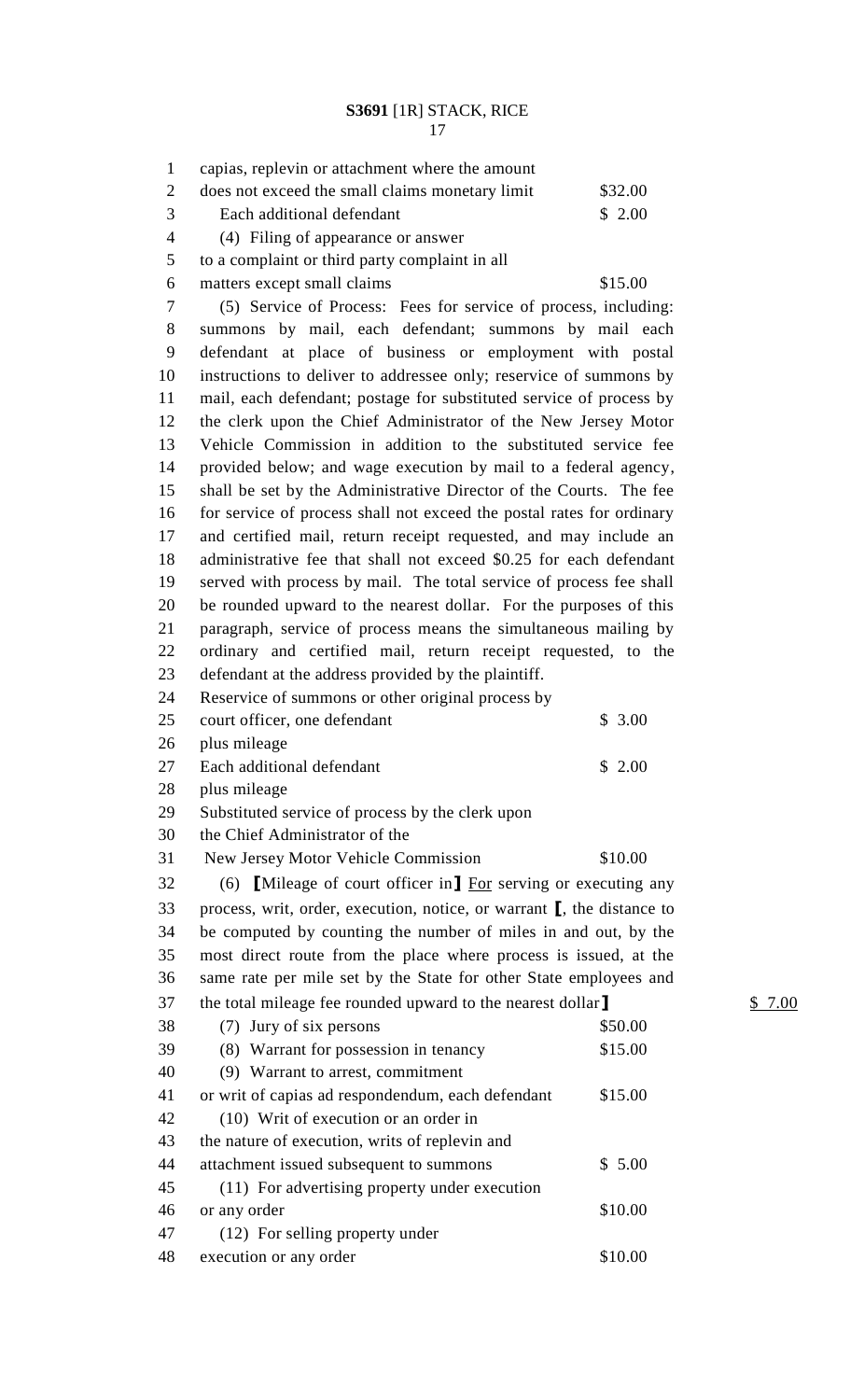| $\mathbf{1}$   | (13) Exemplified copy of judgment                                                              |  |
|----------------|------------------------------------------------------------------------------------------------|--|
| 2              | (two pages)<br>\$5.00                                                                          |  |
| 3              | each additional page<br>1.00<br>\$                                                             |  |
| $\overline{4}$ | (Deleted by amendment, P.L.2002, c.34).<br>b.                                                  |  |
| 5              | (Deleted by amendment, P.L.2002, c.34).<br>c.                                                  |  |
| 6              | (Deleted by amendment, P.L.2009, c.32). <sup>1</sup><br>d.                                     |  |
| 7              | (cf: P.L.2009, c.32, s.1)                                                                      |  |
| 8<br>9         |                                                                                                |  |
| 10             | <sup>1</sup> 9. Section 15 of P.L.1991, c.177 (C.22A:2-37.2) is amended to<br>read as follows: |  |
| 11             | 15. a. From the fees set forth in section 14 of P.L.1991, c.177                                |  |
| 12             | (C.22A:2-37.1), the clerk of the Special Civil Part of the Superior                            |  |
| 13             | Court, Law Division, shall pay to officers designated by the                                   |  |
| 14             | Assignment Judge to serve process the following fees:                                          |  |
| 15             | (1) Serving summons, notice or                                                                 |  |
| 16             | third party complaint on one defendant<br>\$3.00                                               |  |
| 17             | on every additional defendant<br>\$2.00                                                        |  |
| 18             | (2) Reserving summons or other                                                                 |  |
| 19             | original process on any defendant<br>\$3.00                                                    |  |
| 20             | (3) Warrant to arrest, capias, or                                                              |  |
| 21             | commitment, for each defendant served<br>\$15.00                                               |  |
| 22             | (4) Serving writ and summons in                                                                |  |
| 23             | replevin, taking bond and any inventory, against                                               |  |
| 24             | one defendant<br>\$6.00                                                                        |  |
| 25             | on every additional defendant<br>\$2.00                                                        |  |
| 26             | (5) Serving writ in replevin when                                                              |  |
| 27             | issued subsequent to service of summons,                                                       |  |
| 28             | against one defendant<br>\$5.00                                                                |  |
| 29             | on every additional defendant<br>\$2.00                                                        |  |
| 30             | (6) Serving order for possession                                                               |  |
| 31             | \$4.00<br>in replevin                                                                          |  |
| 32             | (7) Serving writ of attachment and                                                             |  |
| 33             | \$4.00<br>making inventory, one defendant                                                      |  |
| 34             | on every additional defendant<br>\$2.00                                                        |  |
| 35             | (8) Serving and executing warrant                                                              |  |
| 36             | for possession in tenancy<br>\$10.00                                                           |  |
| 37             | (9) Every execution, or any order in                                                           |  |
| 38             | the nature of an execution, on a judgment, for                                                 |  |
| 39             | each defendant<br>\$2.00                                                                       |  |
| 40             | For levery mile of travel in] serving or executing any<br>$\mathbf{b}$ .                       |  |

 process, writ, order, execution, notice or warrant **[**, the distance to be computed by counting the number of miles in and out, by the most direct route from the place where process is issued, at the same rate per mile set by the State for other State employees and the total mileage fee rounded upward to the nearest dollar.**]** \$ 7.00

 c. In addition to the foregoing, the following fees for officers of the Special Civil Part shall be taxed in the costs and collected on